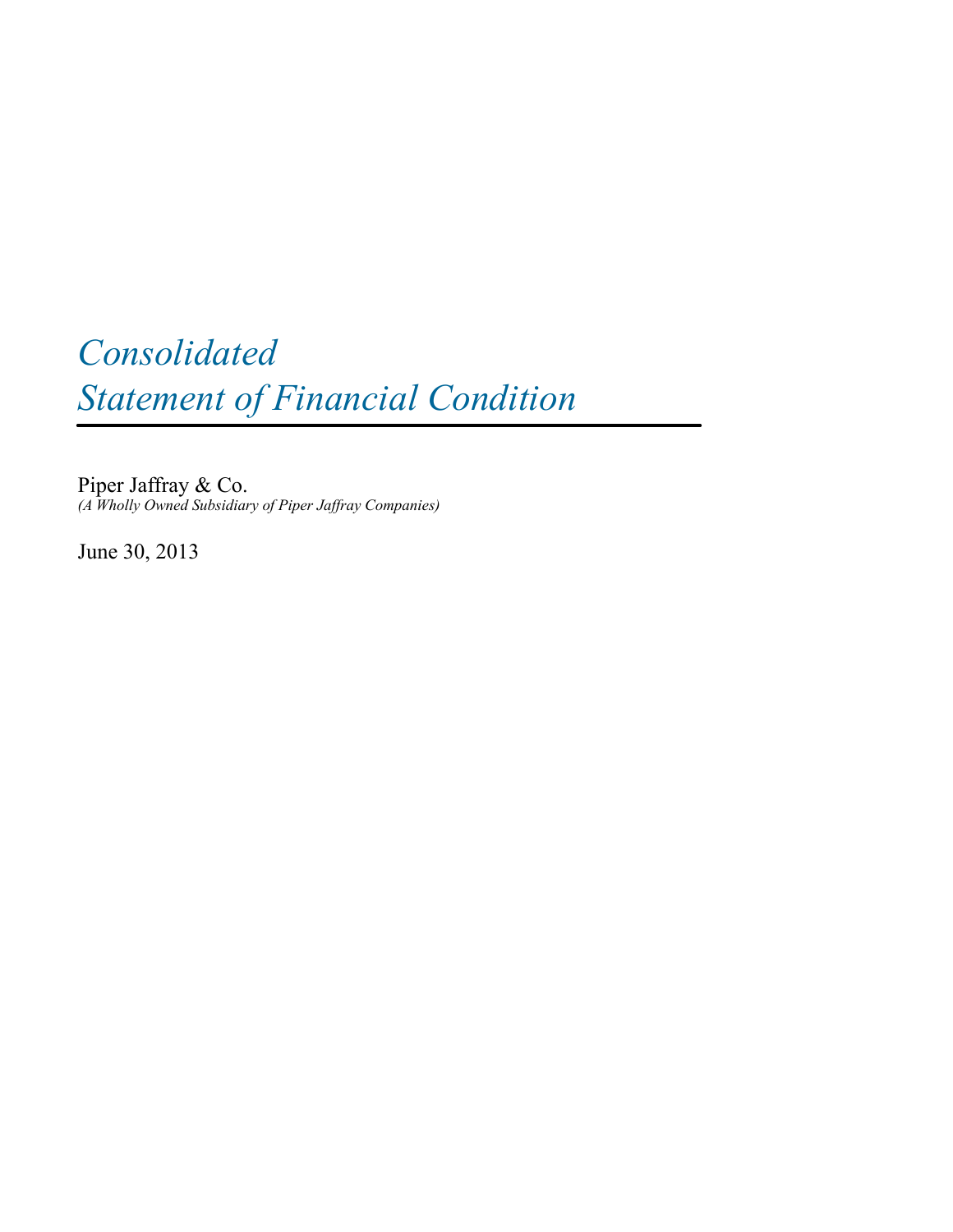Dear Client:

The following information outlines the financial condition of Piper Jaffray & Co. We have approximately \$1.4 billion in assets and are capitalized with approximately \$350 million in equity capital. As described in the notes, we have \$156.5 million in net regulatory capital and have exceeded the minimum net capital required under the SEC rule by \$155.5 million.

At Piper Jaffray, we are focused on building a leading investment banking firm. As we state in our Guiding Principles, serving you is our fundamental purpose. We value the trust you have placed in us and look forward to furthering our relationship with you.

Sincerely,

AndrewSM

Andrew S. Duff Chairman & CEO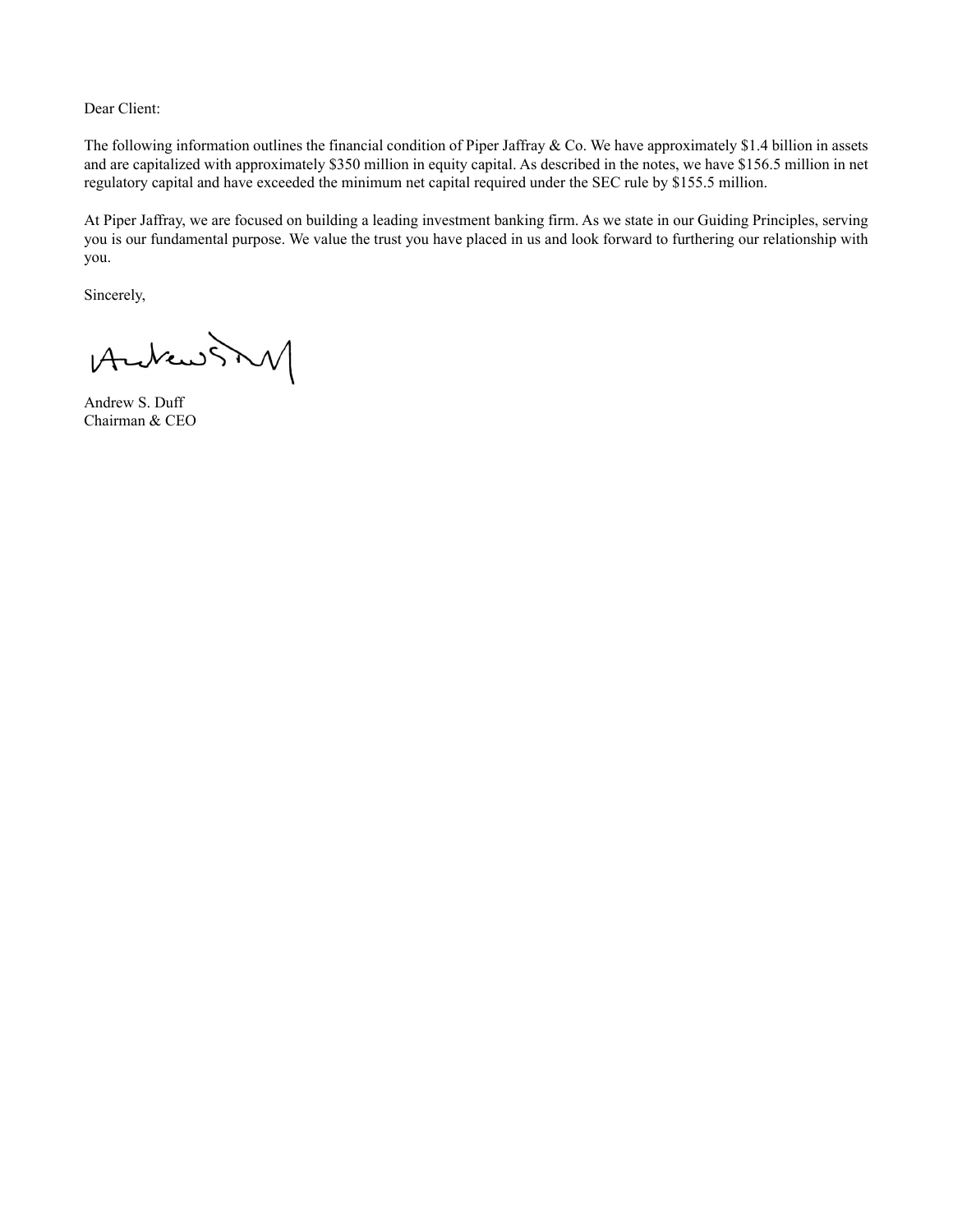# **Piper Jaffray & Co. Consolidated Statement of Financial Condition (unaudited) June 30, 2013**

#### *(Dollars in thousands)*

#### **Assets**

| Receivables:                                                                        | S                                 | 56,673<br>27,017 |
|-------------------------------------------------------------------------------------|-----------------------------------|------------------|
|                                                                                     |                                   | 20,355           |
|                                                                                     |                                   | 79,524           |
|                                                                                     |                                   | 148,072          |
|                                                                                     |                                   | 292,965          |
| Financial instruments and other inventory positions owned and pledged as collateral |                                   | 632,116          |
| Total financial instruments and other inventory positions owned                     |                                   | 925,081          |
| Fixed assets (net of accumulated depreciation and amortization of \$61,121)         |                                   | 10,722           |
|                                                                                     |                                   | 22,555           |
|                                                                                     |                                   | 93,445           |
|                                                                                     | $\frac{\mathcal{S}}{\mathcal{S}}$ | 1,383,444        |
| <b>Liabilities and Shareholder's Equity</b>                                         |                                   |                  |
|                                                                                     | \$                                | 400,915          |
| Payables:                                                                           |                                   |                  |
|                                                                                     |                                   | 32,686           |
|                                                                                     |                                   | 51,415           |
|                                                                                     |                                   | 30,761           |
| Financial instruments and other inventory positions sold, but not yet purchased     |                                   | 310,366          |
|                                                                                     |                                   | 41,570           |
|                                                                                     |                                   | 140,869          |
|                                                                                     |                                   | 24,659           |
|                                                                                     |                                   | 1,033,241        |
|                                                                                     |                                   | 349,852          |
|                                                                                     |                                   | 351              |
|                                                                                     |                                   | 350,203          |
|                                                                                     |                                   | \$ 1,383,444     |

*See Notes to the Consolidated Statement of Financial Condition*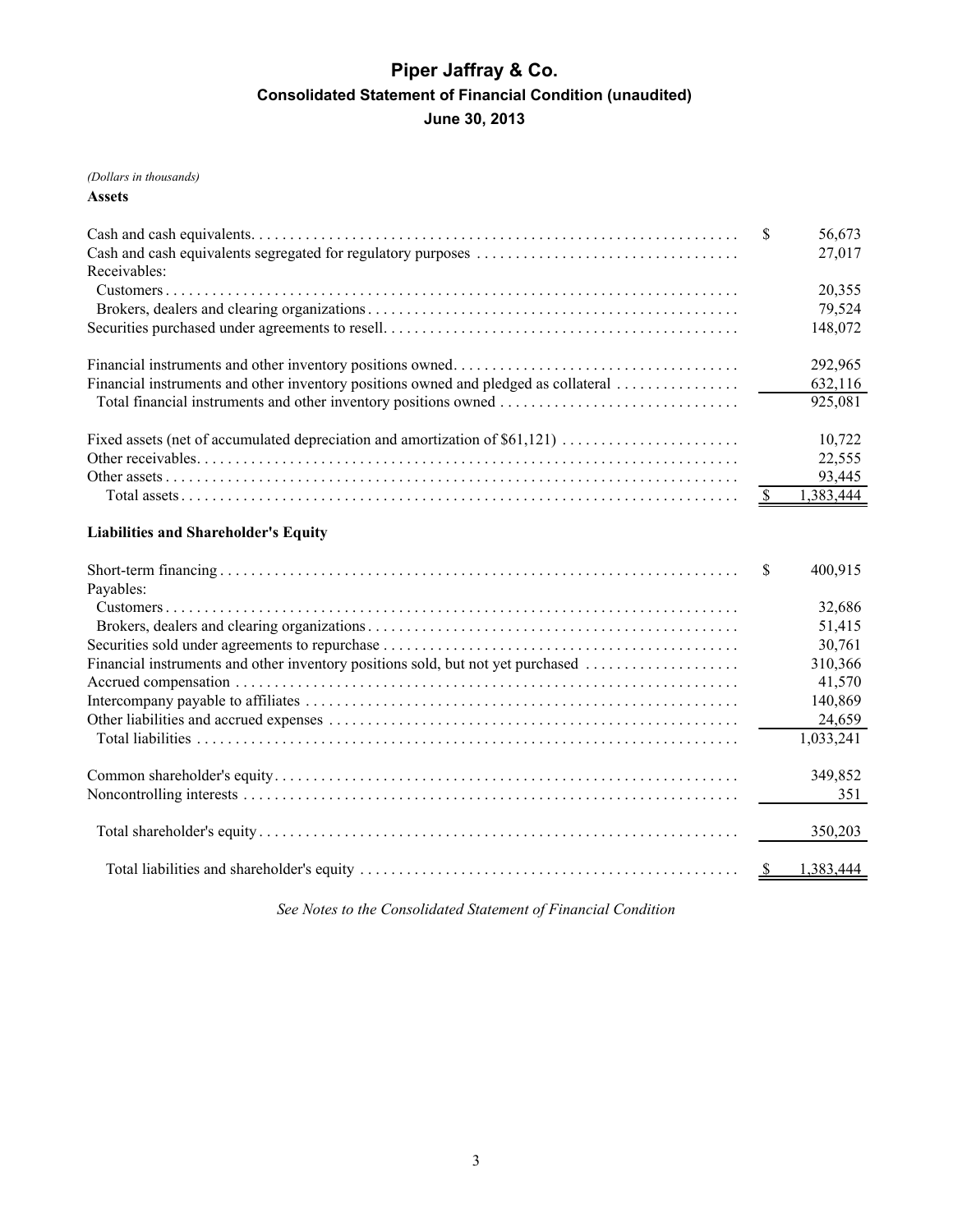**Note 1** *Organization and Basis of Presentation*

## **Organization**

Piper Jaffray & Co. ("Piper Jaffray" or the "Company") is a wholly owned subsidiary of Piper Jaffray Companies ("Parent Company"). The Parent Company is a public holding company incorporated in Delaware and traded on the New York Stock Exchange ("NYSE"). The Company is a self-clearing securities broker dealer and investment banking firm registered under the Securities and Exchange Act of 1934 and is a member of the Financial Industry Regulatory Authority ("FINRA"). As such, the Company trades and effects transactions in listed and unlisted equity and fixed income securities, underwrites equity and municipal debt offerings and provides various other financial services.

## **Basis of Presentation**

The accompanying consolidated statement of financial condition has been prepared in accordance with U.S. generally accepted accounting principles ("U.S. GAAP") and includes the accounts of Piper Jaffray and all other entities in which the Company has a controlling financial interest. Noncontrolling interests represent equity interests in consolidated entities that are not attributable, either directly or indirectly, to Piper Jaffray. Noncontrolling interests include the minority equity holders' proportionate share of the equity in a private equity investment vehicle. All material intercompany balances have been eliminated.

The preparation of the consolidated statement of financial condition and related disclosures in conformity with U.S. GAAP requires management to make estimates and assumptions that affect the reported amounts of assets and liabilities at the date of the statement of financial condition. Although these estimates and assumptions are based on the best information available, actual results could differ from those estimates.

## **Note 2** *Summary of Significant Accounting Policies*

## **Principles of Consolidation**

The Company determines whether it has a controlling financial interest in an entity by first evaluating whether the entity is a voting interest entity or a variable interest entity ("VIE").

Voting interest entities are entities in which the total equity investment at risk is sufficient to enable each entity to finance itself independently and provides the equity holders with the obligation to absorb losses, the right to receive residual returns and the right or power to make decisions about or direct the entity's activities that most significantly impact the entity's economic performance. Voting interest entities, where the Company has a majority interest, are consolidated in accordance with Financial Accounting Standards Board ("FASB") Accounting Standards Codification Topic 810, "Consolidations" ("ASC 810"). ASC 810 states that the usual condition for a controlling financial interest in an entity is ownership of a majority voting interest. Accordingly, the Company consolidates voting interest entities in which it has all, or a majority of, the voting interests.

As defined in ASC 810, VIEs are entities that lack one or more of the characteristics of a voting interest entity described above. With the exception of entities eligible for the deferral codified in FASB Accounting Standards Update ("ASU") No. 2010-10, "Consolidation: Amendments for Certain Investment Funds," ("ASU 2010-10") (generally asset managers and investment companies), ASC 810 states that a controlling financial interest in an entity is present when an enterprise has a variable interest, or combination of variable interests, that have both the power to direct the activities of the entity that most significantly impact the entity's economic performance and the obligation to absorb losses of the entity or the rights to receive benefits from the entity that could potentially be significant to the entity. Accordingly, the Company consolidates VIEs in which the Company has a controlling financial interest.

Entities meeting the deferral provision defined by ASU 2010-10 are evaluated under the historical VIE guidance. Under the historical guidance, a controlling financial interest in an entity is present when an enterprise has a variable interest, or combination of variable interests, that will absorb a majority of the entity's expected losses, receive a majority of the entity's expected residual returns, or both. The enterprise with a controlling financial interest, known as the primary beneficiary, consolidates the VIE. Accordingly, the Company consolidates VIEs subject to the deferral provisions defined by ASU 2010-10 in which the Company is deemed to be the primary beneficiary.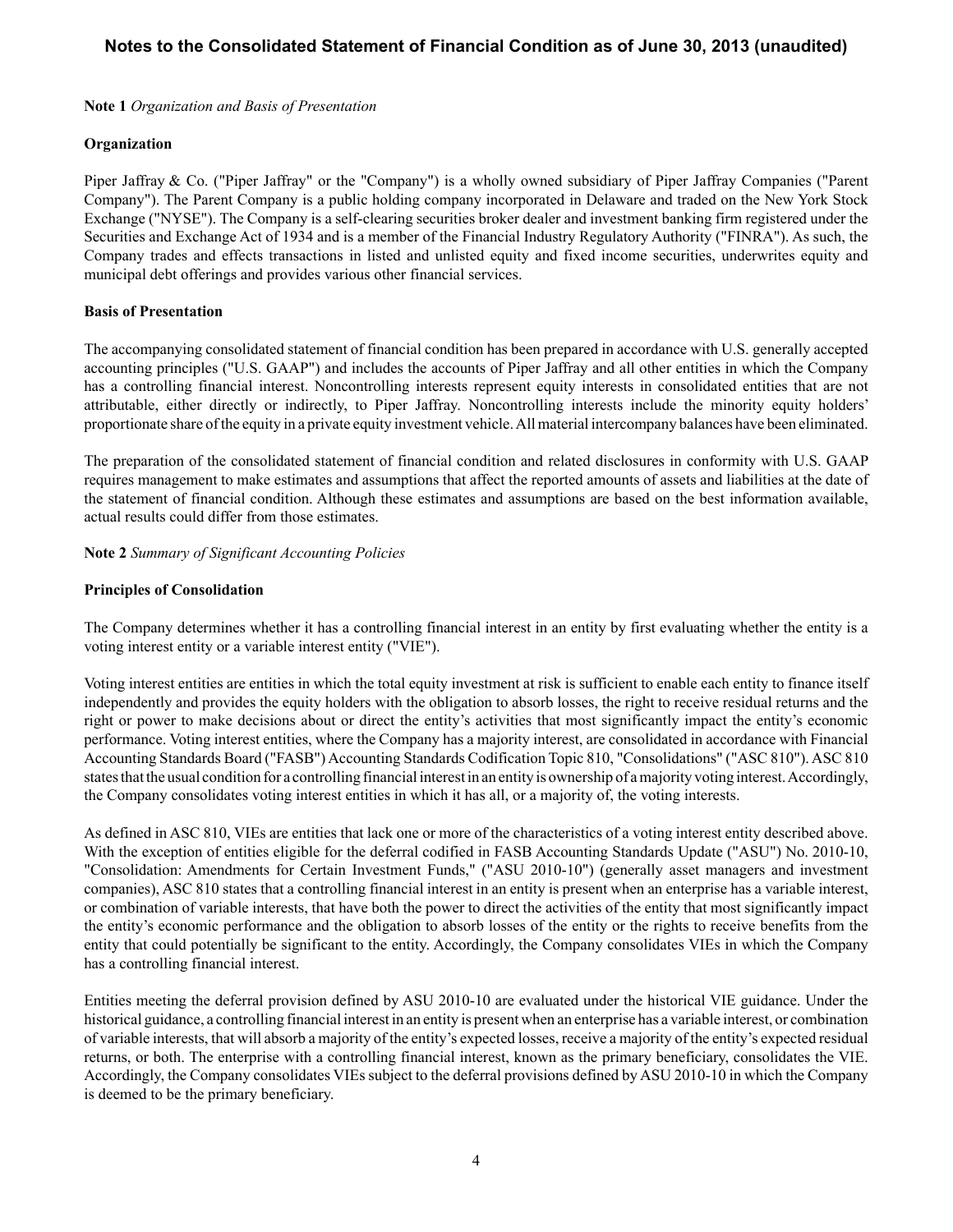When the Company does not have a controlling financial interest in an entity but exerts significant influence over the entity's operating and financial policies (generally defined as owning a voting or economic interest of between 20 percent to 50 percent), the Company accounts for its investment in accordance with the equity method of accounting prescribed by FASB Accounting Standards Codification Topic 323, "Investments — Equity Method and Joint Ventures." If the Company does not have a controlling financial interest in, or exert significant influence over, an entity, the Company accounts for its investment at fair value, if the fair value option was elected, or at cost.

#### **Cash and Cash Equivalents**

Cash and cash equivalents consist of cash and highly liquid investments with maturities of 90 days or less at the date of origination.

In accordance with Rule 15c3-3 of the Securities Exchange Act of 1934, Piper Jaffray, as a registered broker dealer carrying customer accounts, is subject to requirements related to maintaining cash or qualified securities in a segregated reserve account for the exclusive benefit of its customers.

#### **Customer Transactions**

Customer securities transactions are recorded on a settlement date basis, while the related revenues and expenses are recorded on a trade date basis. Customer receivables and payables include amounts related to both cash and margin transactions. Securities owned by customers, including those that collateralize margin or other similar transactions, are not reflected on the consolidated statement of financial condition.

## **Receivables from and Payables to Brokers, Dealers and Clearing Organizations**

Receivables from brokers, dealers and clearing organizations include receivables arising from unsettled securities transactions, deposits paid for securities borrowed, receivables from clearing organizations, deposits with clearing organizations and amounts receivable for securities not delivered to the purchaser by the settlement date ("securities failed to deliver"). Payables to brokers, dealers and clearing organizations include payables arising from unsettled securities transactions, payables to clearing organizations and amounts payable for securities not received from a seller by the settlement date ("securities failed to receive"). Unsettled securities transactions related to the Company's operations are recorded at contract value on a net basis.

#### **Collateralized Securities Transactions**

Securities purchased under agreements to resell and securities sold under agreements to repurchase are carried at the contractual amounts at which the securities will be subsequently resold or repurchased, including accrued interest. It is the Company's policy to take possession or control of securities purchased under agreements to resell at the time these agreements are entered into. The counterparties to these agreements typically are primary dealers of U.S. government securities and major financial institutions. Collateral is valued daily, and additional collateral is obtained from or refunded to counterparties when appropriate.

Securities borrowed and loaned result from transactions with other broker dealers or financial institutions and are recorded at the amount of cash collateral advanced or received. These amounts are included in receivables from and payables to brokers, dealers and clearing organizations on the consolidated statement of financial condition. Securities borrowed transactions require the Company to deposit cash or other collateral with the lender. Securities loaned transactions require the borrower to deposit cash with the Company. The Company monitors the market value of securities borrowed and loaned on a daily basis, with additional collateral obtained or refunded as necessary.

Interest is accrued on securities borrowed and loaned transactions and is included in other receivables or other liabilities and accrued expenses on the consolidated statement of financial condition.

#### **Fair Value of Financial Instruments**

Financial instruments and other inventory positions owned and financial instruments and other inventory positions sold, but not yet purchased on the consolidated statement of financial condition consist of financial instruments recorded at fair value. Securities (both long and short) are recognized on a trade-date basis. Additionally, certain of the Company's investments recorded in other assets on the consolidated statement of financial condition are recorded at fair value, either as required by accounting guidance or through the fair value election.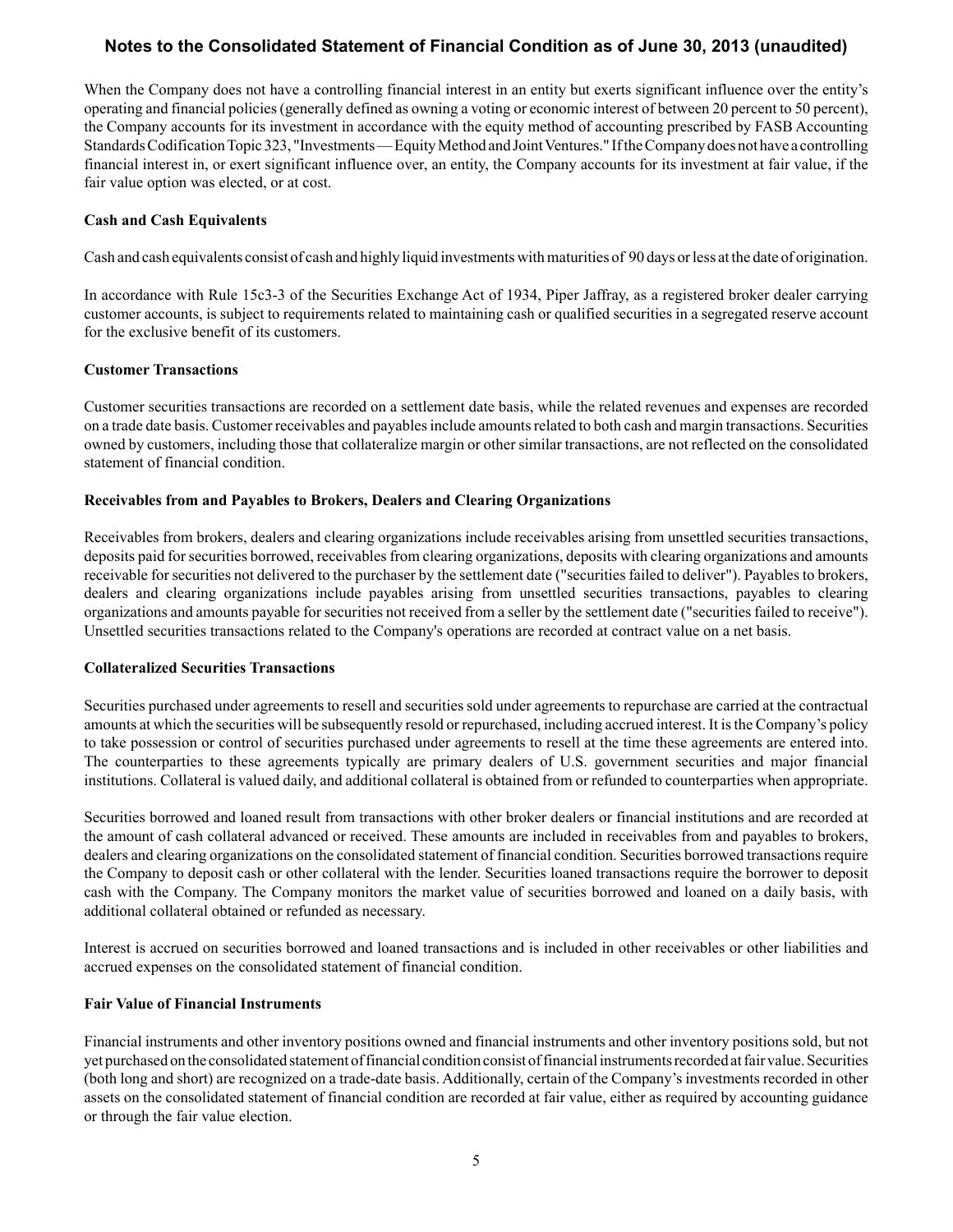*Fair Value Hierarchy* — FASB Accounting Standards Codification Topic 820, "Fair Value Measurement," ("ASC 820") provides a definition of fair value, establishes a framework for measuring fair value, establishes a fair value hierarchy based on the inputs used to measure fair value and enhances disclosure requirements for fair value measurements. ASC 820 maximizes the use of observable inputs and minimizes the use of unobservable inputs by requiring that the observable inputs be used when available. Observable inputs are inputs that market participants would use in pricing the asset or liability based on market data obtained from independent sources. Unobservable inputs reflect management's assumptions that market participants would use in pricing the asset or liability developed based on the best information available in the circumstances. The hierarchy is broken down into three levels based on the transparency of inputs as follows:

Level I — Quoted prices (unadjusted) are available in active markets for identical assets or liabilities as of the report date. A quoted price for an identical asset or liability in an active market provides the most reliable fair value measurement because it is directly observable to the market. The type of financial instruments included in Level I are highly liquid instruments with quoted prices such as equities listed in active markets, U.S. treasury bonds, money market securities and certain exchange traded firm investments.

Level II — Pricing inputs are other than quoted prices in active markets, which are either directly or indirectly observable as of the report date. The nature of these financial instruments include instruments for which quoted prices are available but traded less frequently, instruments whose fair value have been derived using a model where inputs to the model are directly observable in the market, or can be derived principally from or corroborated by observable market data, and instruments that are fair valued using other financial instruments, the parameters of which can be directly observed. Instruments which are generally included in this category are certain types of the following securities: non-exchange traded equities, U.S. government agency securities, corporate bonds, municipal securities, asset-backed securities and convertible securities.

Level III — Instruments that have little to no pricing observability as of the report date. These financial instruments may not have two-way markets and are measured using management's best estimate of fair value, where the inputs into the determination of fair value require significant management judgment or estimation. Instruments included in this category generally include certain types of the following securities: asset-backed securities, municipal securities, convertible securities, corporate bonds and firm investments.

*Valuation Of Financial Instruments* — The fair value of a financial instrument is the amount at which the instrument could be exchanged in an orderly transaction between market participants at the measurement date (the exit price). Based on the nature of the Company's business and its role as a "dealer" in the securities industry, the fair values of its financial instruments are determined internally. When available, the Company values financial instruments at observable market prices, observable market parameters, or broker or dealer prices (bid and ask prices). In the case of financial instruments transacted on recognized exchanges, the observable market prices represent quotations for completed transactions from the exchange on which the financial instrument is principally traded.

A substantial percentage of the fair value of the Company's financial instruments and other inventory positions owned and financial instruments and other inventory positions sold, but not yet purchased, are based on observable market prices, observable market parameters, or derived from broker or dealer prices. The availability of observable market prices and pricing parameters can vary from product to product. Where available, observable market prices and pricing or market parameters in a product may be used to derive a price without requiring significant judgment. In certain markets, observable market prices or market parameters are not available for all products, and fair value is determined using techniques appropriate for each particular product. These techniques involve some degree of judgment. Results from valuation models and other techniques in one period may not be indicative of future period fair value measurement.

For investments in illiquid or privately held securities that do not have readily determinable fair values, the determination of fair value requires the Company to estimate the value of the securities using the best information available. Among the factors considered by the Company in determining the fair value of such financial instruments are the cost, terms and liquidity of the investment, the financial condition and operating results of the issuer, the quoted market price of publicly traded securities with similar quality and yield, and other factors generally pertinent to the valuation of investments. In instances where a security is subject to transfer restrictions, the value of the security is based primarily on the quoted price of a similar security without restriction but may be reduced by an amount estimated to reflect such restrictions. In addition, even where the Company derives the value of a security based on information from an independent source, certain assumptions may be required to determine the security's fair value. For instance, the Company assumes that the size of positions in securities that the Company holds would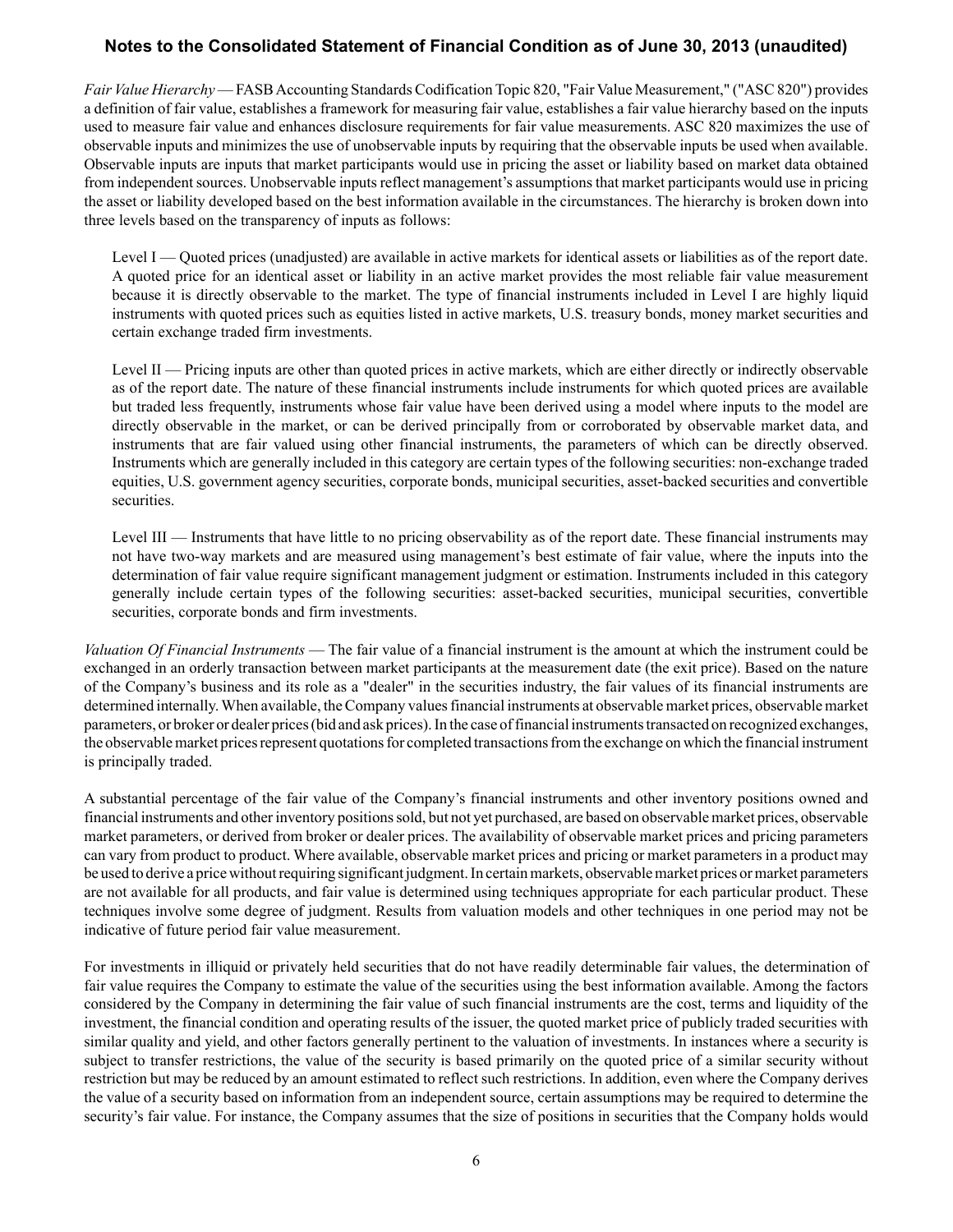not be large enough to affect the quoted price of the securities if the firm sells them, and that any such sale would happen in an orderly manner. The actual value realized upon disposition could be different from the currently estimated fair value.

## **Fixed Assets**

Fixed assets include furniture and equipment, software and leasehold improvements. Furniture and equipment and software are depreciated using the straight-line method over estimated useful lives of three to ten years. Leasehold improvements are amortized over their estimated useful life or the life of the lease, whichever is shorter. The Company capitalizes certain costs incurred in connection with internal use software projects and amortizes the amount over the expected useful life of the asset, generally three to seven years.

## **Leases**

The Company leases its corporate headquarters and other offices under various non-cancelable leases. The leases require payment of real estate taxes, insurance and common area maintenance, in addition to rent. The terms of the Company's lease agreements generally range up to twelve years. Some of the leases contain renewal options, escalation clauses, rent-free holidays and operating cost adjustments.

For leases that contain escalations or rent-free holidays, the Company recognizes the related rent expense on a straight-line basis from the date the Company takes possession of the property to the end of the initial lease term. The Company records any difference between the straight-line rent amounts and amounts payable under the leases as part of other liabilities and accrued expenses.

Cash or lease incentives received upon entering into certain leases are recognized on a straight-line basis as a reduction of rent expense from the date the Company takes possession of the property or receives the cash to the end of the initial lease term. The Company records the unamortized portion of lease incentives as part of other liabilities and accrued expenses.

## **Other Receivables**

Other receivables include management fees receivable, accrued interest and loans made to employees, typically in connection with their recruitment. Employee loans are forgiven based on continued employment and are amortized using the straight-line method over the respective terms of the loans, which generally range from two to five years.

#### **Other Assets**

Other assets include net deferred income tax assets, proprietary investments, income tax receivables and prepaid expenses. The Company's investments include investments in private companies and partnerships, and warrants of public and private companies. Equity investments in private companies are accounted for at fair value, if the fair value option was elected, or at cost. Investments in partnerships are accounted for under the equity method, which is generally the net asset value. Company-owned warrants with a cashless exercise option are valued at fair value, while warrants without a cashless exercise option are valued at cost.

#### **Income Taxes**

The Company is included in the consolidated U.S. federal income tax return filed by the Parent Company on a calendar year basis, combined returns for state tax purposes where required and separate state income tax returns where required. The Company determines and records income taxes based upon the provisions of a tax sharing arrangement with the Parent Company and U.S. affiliated entities. Deferred tax assets and liabilities are determined based on the difference between the financial statement carrying amounts and tax bases of assets and liabilities using enacted tax rates expected to apply to taxable income in the periods in which the deferred tax asset or liability is expected to be settled or realized. Uncertain tax positions are recognized if they are more likely than not to be sustained upon examination, based on the technical merits of the position. The amount of tax benefit recognized is the largest amount of benefit that is greater than 50 percent likely of being realized upon settlement. The Company recognizes interest and penalties, if any, related to income tax matters as part of the provision for income taxes.

## **Contingencies**

The Company is involved in various pending and potential legal proceedings related to its business, including litigation, arbitration and regulatory proceedings. The Company establishes reserves for potential losses in accordance with FASB Accounting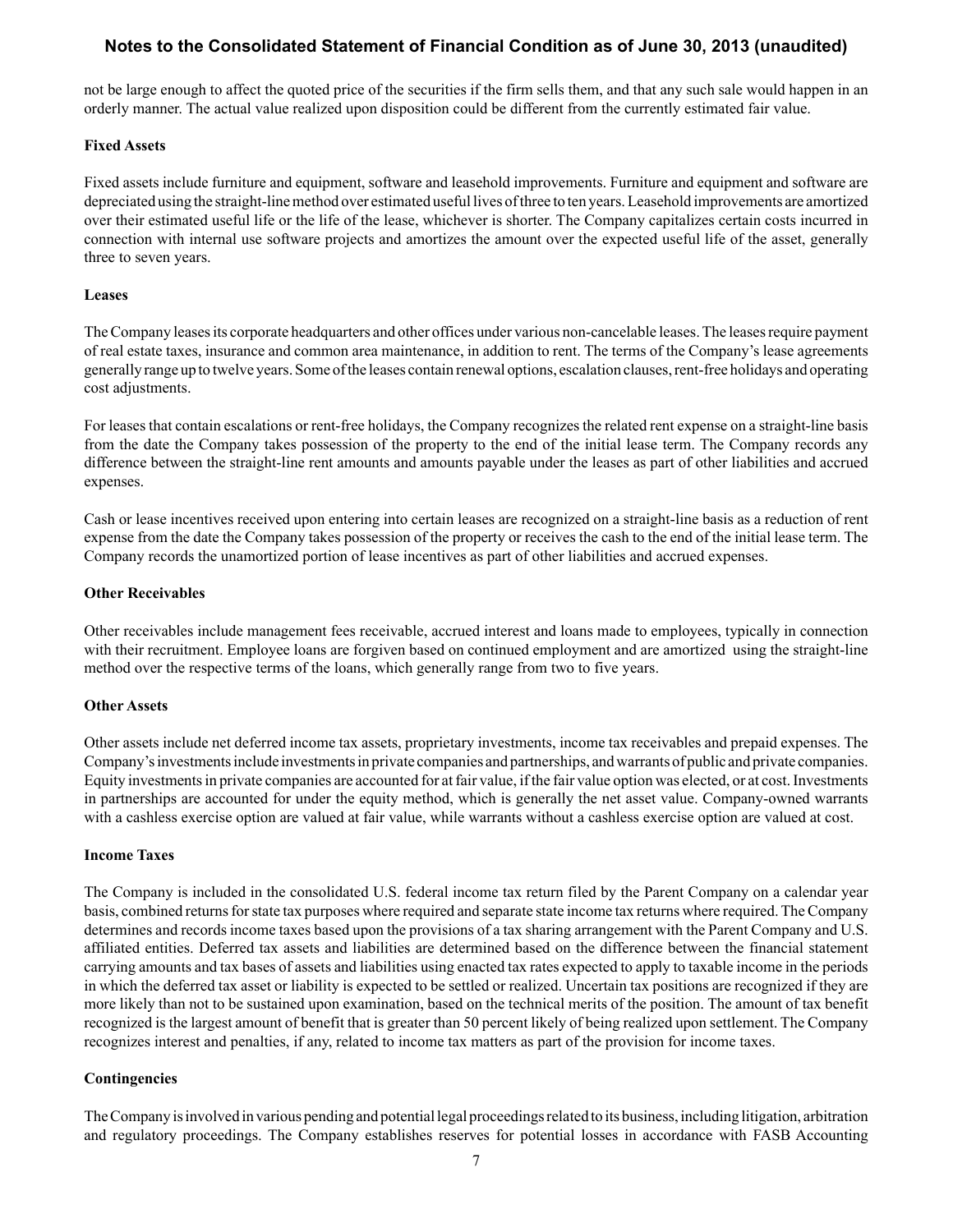Standards Codification Topic 450, "Contingencies," to the extent that claims are probable of loss and the amount of the loss can be reasonably estimated. The determination of the outcome and reserve amounts requires significant judgment on the part of management.

#### **Note 3** *Recent Accounting Pronouncements*

#### **Adoption of New Accounting Standards**

#### *Disclosures about Offsetting Assets and Liabilities*

In December 2011, the FASB issued ASU No. 2011-11, "Disclosures about Offsetting Assets and Liabilities," ("ASU 2011-11") amending FASB Accounting Standards Codification Topic 210, "Balance Sheet." The amended guidance requires an entity to disclose information about offsetting and related arrangements to enable users of its financial statements to understand the effect of those arrangements on its financial position. In January 2013, the FASB issued ASU No. 2013-01, "Clarifying the Scope of Disclosures about Offsetting Assets and Liabilities," ("ASU 2013-01") to limit the scope of ASU 2011-11 to derivatives, repurchase agreements, and securities lending arrangements. ASU 2011-11 and ASU 2013-01 were effective for the Company as of January 1, 2013. The adoption of ASU 2011-11 and ASU 2013-01 did not impact the Company's consolidated statement of financial condition.

#### **Note 4** *Financial Instruments and Other Inventory Positions Owned and Financial Instruments and Other Inventory Positions Sold, but Not Yet Purchased*

Financial instruments and other inventory positions owned and financial instruments and other inventory positions sold, but not yet purchased at June 30, 2013 were as follows:

| (Dollars in thousands)                                     |         |
|------------------------------------------------------------|---------|
| Financial instruments and other inventory positions owned: |         |
| Corporate securities:                                      |         |
|                                                            | 9.228   |
|                                                            | 71,604  |
|                                                            | 29,194  |
| Municipal securities:                                      |         |
|                                                            | 31,000  |
|                                                            | 245,766 |
|                                                            | 122.898 |
|                                                            | 152,034 |
|                                                            | 249,988 |
|                                                            | 13.369  |
|                                                            | 925.081 |

Financial instruments and other inventory positions sold, but not yet purchased:

Corporate securities:

| Corporate securities. |         |
|-----------------------|---------|
|                       | 54.345  |
|                       | 899     |
|                       | 15,815  |
|                       | 102.104 |
|                       |         |
|                       | 310.366 |

At June 30, 2013, financial instruments and other inventory positions owned in the amount of \$632.1 million had been pledged as collateral for repurchase agreements and short-term financings.

Financial instruments and other inventory positions sold, but not yet purchased represent obligations of the Company to deliver the specified security at the contracted price, thereby creating a liability to purchase the security in the market at prevailing prices. The Company is obligated to acquire the securities sold short at prevailing market prices, which may exceed the amount reflected on the consolidated statement of financial condition. The Company economically hedges changes in the market value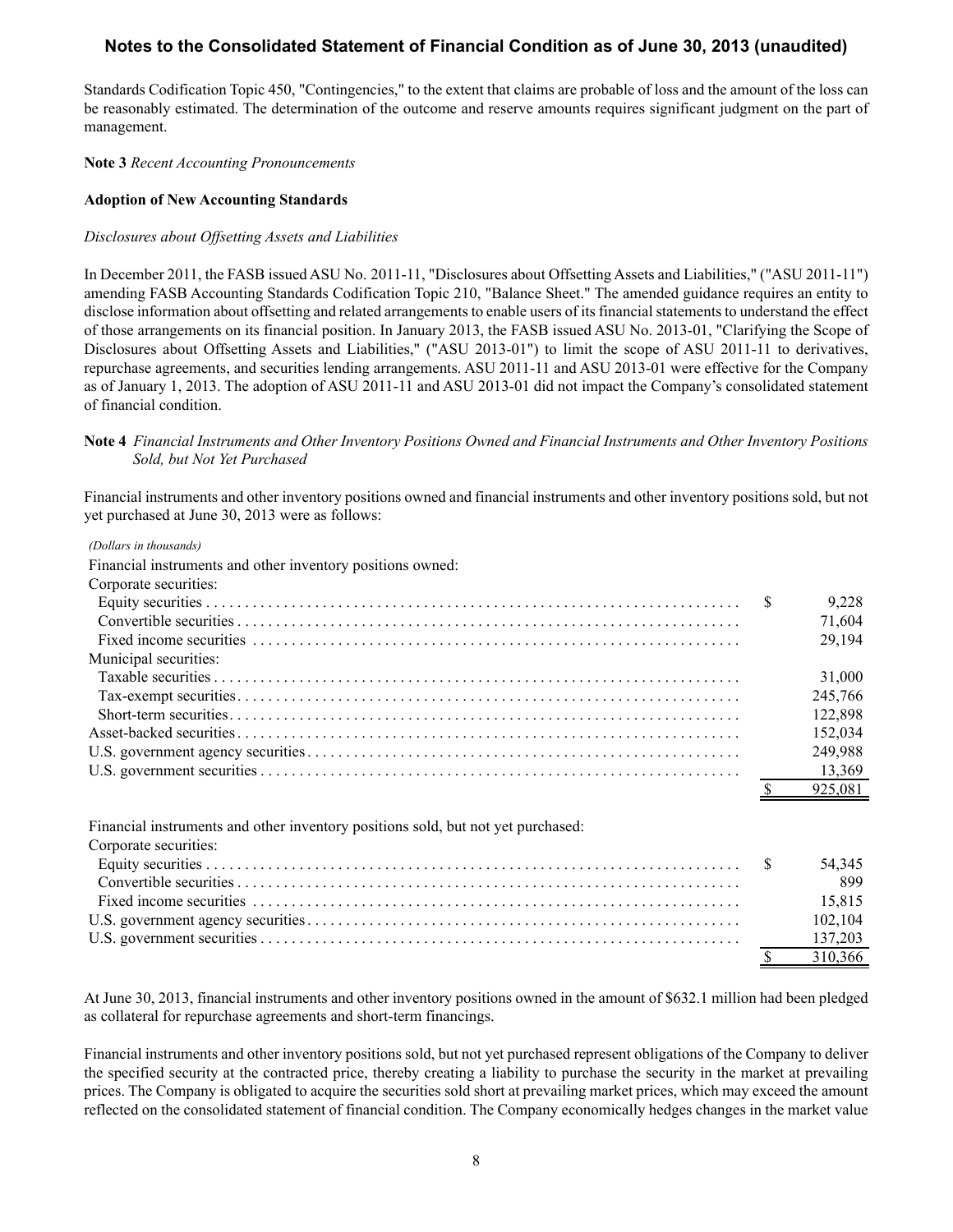of its financial instruments and other inventory positions owned using inventory positions sold, but not yet purchased, futures and exchange-traded options.

#### **Note 5** *Fair Value of Financial Instruments*

Based on the nature of the Company's business and its role as a "dealer" in the securities industry, the fair values of its financial instruments are determined internally. The Company's processes are designed to ensure that the fair values used for financial reporting are based on observable inputs wherever possible. In the event that observable inputs are not available, unobservable inputs are developed based on an evaluation of all relevant empirical market data, including prices evidenced by market transactions, interest rates, credit spreads, volatilities and correlations and other security-specific information. Valuation adjustments related to illiquidity or counterparty credit risk are also considered. In estimating fair value, the Company may utilize information provided by third-party pricing vendors to corroborate internally-developed fair value estimates.

The Company employs specific control processes to determine the reasonableness of the fair value of its financial instruments. The Company's processes are designed to ensure that the internally estimated fair values are accurately recorded and that the data inputs and the valuation techniques used are appropriate, consistently applied, and that the assumptions are reasonable and consistent with the objective of determining fair value. Individuals outside of the trading departments perform independent pricing verification reviews as of each reporting date. The Company has established parameters which set forth when the fair value of securities are independently verified. The selection parameters are generally based upon the type of security, the level of estimation risk of a security, the materiality of the security to the Company's financial statements, changes in fair value from period to period, and other specific facts and circumstances of the Company's securities portfolio. In evaluating the initial internally-estimated fair values made by the Company's traders, the nature and complexity of securities involved (e.g., term, coupon, collateral, and other key drivers of value), level of market activity for securities, and availability of market data are considered. The independent price verification procedures include, but are not limited to, analysis of trade data (both internal and external where available), corroboration to the valuation of positions with similar characteristics, risks and components, or comparison to an alternative pricing source, such as a discounted cash flow model. The Company's valuation committee, comprised of members of senior management, provides oversight and overall responsibility for the internal control processes and procedures related to fair value measurements.

The following is a description of the valuation techniques used to measure fair value.

#### **Cash Equivalents**

Cash equivalents include highly liquid investments with original maturities of 90 days or less. Actively traded money market funds are measured at their net asset value and classified as Level I.

#### **Financial Instruments and Other Inventory Positions Owned**

The Company records financial instruments and other inventory positions owned and financial instruments and other inventory positions sold, but not yet purchased at fair value on the consolidated statement of financial condition.

*Equity securities –* Exchange traded equity securities are valued based on quoted prices from the exchange for identical assets or liabilities as of the period-end date. To the extent these securities are actively traded and valuation adjustments are not applied, they are categorized as Level I. Non-exchange traded equity securities (principally hybrid preferred securities) are measured primarily using broker quotations, prices observed for recently executed market transactions and internally-developed fair value estimates based on observable inputs and are categorized within Level II of the fair value hierarchy.

*Convertible securities –* Convertible securities are valued based on observable trades, when available. Accordingly, these convertible securities are categorized as Level II. When observable price quotations are not available, fair value is determined using model-based valuation techniques with observable market inputs, such as specific company stock price and volatility, and unobservable inputs such as option adjusted spreads over the U.S. treasury securities curve. These instruments are categorized as Level III.

*Corporate fixed income securities –*Fixed income securities include corporate bonds which are valued based on recently executed market transactions of comparable size, internally-developed fair value estimates based on observable inputs, or broker quotations. Accordingly, these corporate bonds are categorized as Level II. When observable price quotations or certain observable inputs are not available, fair value is determined using model-based valuation techniques with observable inputs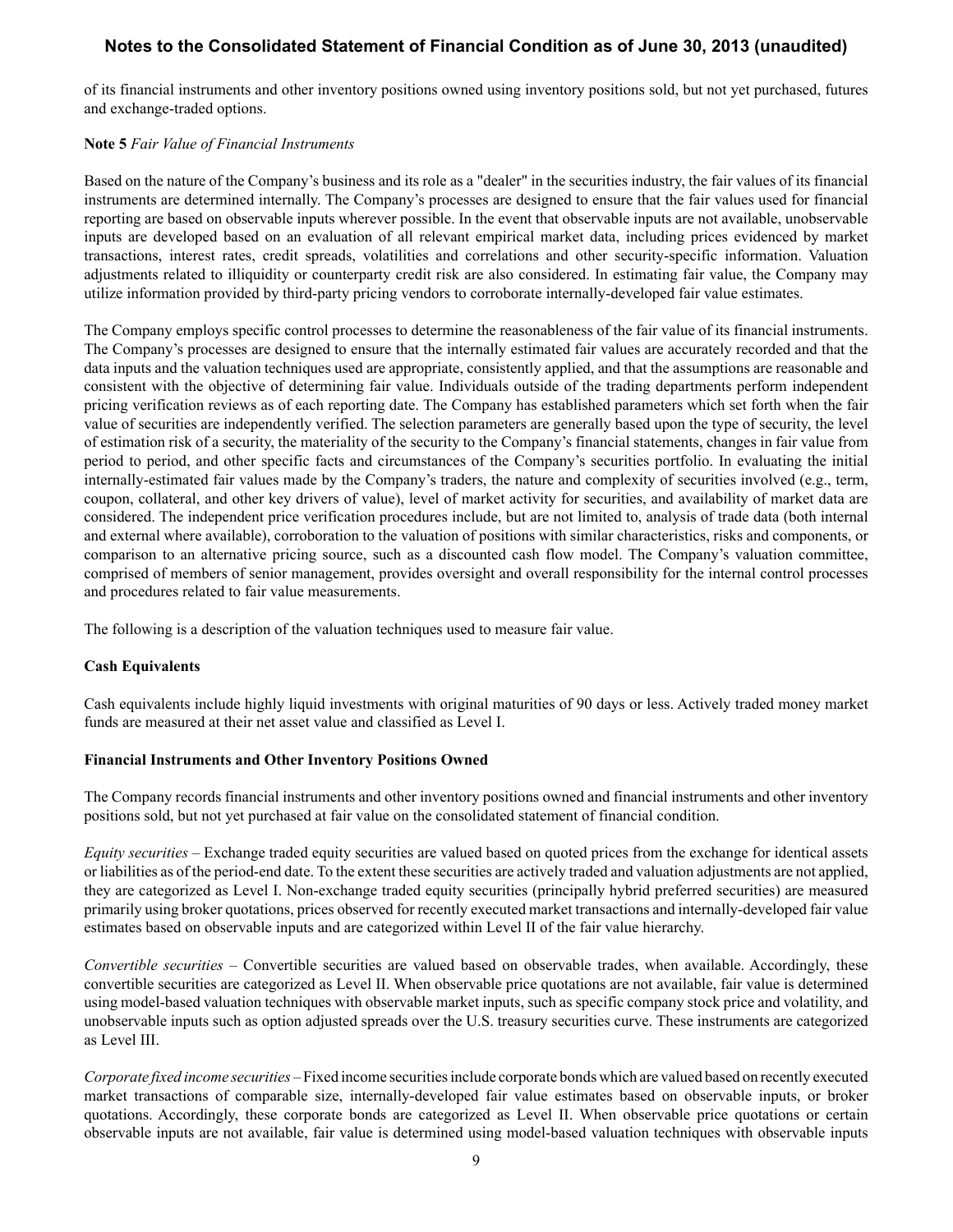such as specific security contractual terms and yield curves, and unobservable inputs such as credit spreads over U.S. treasury securities. Corporate bonds measured using model-based valuation techniques are categorized as Level III.

*Taxable municipal securities –* Taxable municipal securities are valued using recently executed observable trades or market price quotations and therefore are generally categorized as Level II.

*Tax-exempt municipal securities –* Tax-exempt municipal securities are valued using recently executed observable trades or market price quotations and therefore are generally categorized as Level II. Certain illiquid tax-exempt municipal securities are valued using market data for comparable securities (maturity and sector) and management judgment to infer an appropriate current yield or other model-based valuation techniques deemed appropriate by management based on the specific nature of the individual security and are therefore categorized as Level III.

*Short-term municipal securities –* Short-term municipal securities include auction rate securities, variable rate demand notes, and other short-term municipal securities. Variable rate demand notes and other short-term municipal securities are valued using recently executed observable trades or market price quotations and therefore are generally categorized as Level II. Auction rate securities with limited liquidity are categorized as Level III and are valued using discounted cash flow models with unobservable inputs such as the Company's expectations of recovery rate on the securities.

*Asset-backed securities –* Asset-backed securities are valued using observable trades, when available. Certain asset-backed securities are valued using models where inputs to the model are directly observable in the market, or can be derived principally from or corroborated by observable market data. These asset-backed securities are categorized as Level II. Other asset-backed securities, which are principally collateralized by residential mortgages, have experienced low volumes of executed transactions resulting in less observable transaction data. Certain asset-backed securities collateralized by residential mortgages are valued using cash flow models that utilize unobservable inputs including credit default rates, prepayment rates, loss severity and valuation yields. As judgment is used to determine the range of these inputs, these asset-backed securities are categorized as Level III.

*U.S. government agency securities –* U.S. government agency securities include agency debt bonds and mortgage bonds. Agency debt bonds are valued by using either direct price quotes or price quotes for comparable bond securities and are categorized as Level II. Mortgage bonds include bonds secured by mortgages, mortgage pass-through securities, agency collateralized mortgageobligation ("CMO") securities and agency interest-only securities. Mortgage pass-through securities, CMO securities and interest-only securities are valued using recently executed observable trades or other observable inputs, such as prepayment speeds and therefore are generally categorized as Level II. Mortgage bonds are valued using observable market inputs, such as market yields ranging from 140-200 basis points ("bps") on spreads over U.S. treasury securities, or models based upon prepayment expectations ranging from 250-350 Public Securities Association ("PSA") prepayment levels. These securities are categorized as Level II.

*U.S. government securities –* U.S. government securities include highly liquid U.S. treasury securities which are generally valued using quoted market prices and therefore categorized as Level I. The Company does not transact in securities of countries other than the U.S. government.

#### **Investments**

The Company's investments valued at fair value include equity investments in private companies, investments in public companies and warrants of public or private companies. These investments are included in other assets on the consolidated statement of financial condition. Exchange traded direct equity investments in public companies are valued based on quoted prices on active markets and classified as Level I. Company-owned warrants, which have a cashless exercise option, are valued based upon the Black-Scholes option-pricing model and certain unobservable inputs. The Company applies a liquidity discount to the value of its warrants in public and private companies. For warrants in private companies, valuation adjustments, based upon management's judgment, are made to account for differences between the measured security and the stock volatility factors of comparable companies. Company-owned warrants are reported as Level III assets. Equity securities in private companies are valued based on an assessment of each underlying security. These securities are generally categorized as Level III.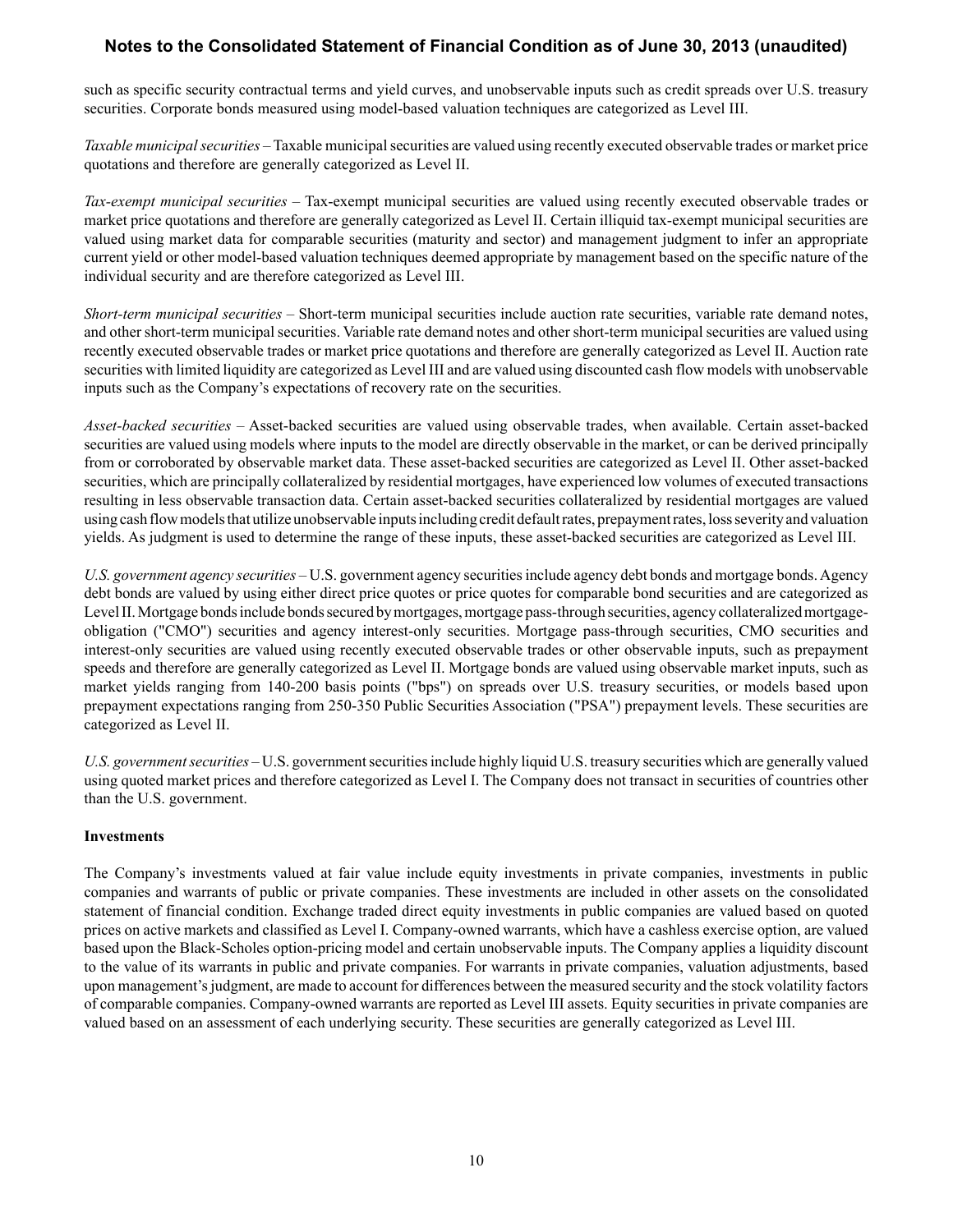*Fair Value Option –* The fair value option permits the irrevocable fair value option election on an instrument-by-instrument basis at initial recognition of an asset or liability or upon an event that gives rise to a new basis of accounting for that instrument. The fair value option was elected for certain equity investments at inception to reflect economic events in earnings on a timely basis. At June 30, 2013, \$0.3 million in equity investments, included within other assets on the consolidated statement of financial condition, are accounted for at fair value and are classified as Level III assets.

The following table summarizes quantitative information about the significant unobservable inputs used in the fair value measurement of the Company's Level III financial instruments as of June 30, 2013:

| Valuation<br>Technique<br>Unobservable Input                  |                                       | Range                                                                                   | Weighted<br>Average    |           |
|---------------------------------------------------------------|---------------------------------------|-----------------------------------------------------------------------------------------|------------------------|-----------|
| Assets:                                                       |                                       |                                                                                         |                        |           |
| Financial instruments and other<br>inventory positions owned: |                                       |                                                                                         |                        |           |
| Corporate securities:                                         |                                       |                                                                                         |                        |           |
| Convertible securities                                        | Discounted cash flow                  | Option adjusted spreads over the<br>U.S. treasury securities curve $(l)$                | $2,266 -$<br>5,818 bps | 2,946 bps |
| Municipal securities:                                         |                                       |                                                                                         |                        |           |
| Tax-exempt securities.                                        | Discounted cash flow                  | Debt service coverage ratio $(2)$                                                       | $5 - 69\%$             | 24.7%     |
|                                                               | Discounted cash flow                  | Expected recovery rate<br>$(\% \text{ of par}) (2) \dots \dots \dots \dots \dots \dots$ | $77 - 80\%$            | 79.6%     |
| Asset-backed securities:                                      |                                       |                                                                                         |                        |           |
| Collateralized by residential                                 |                                       |                                                                                         |                        |           |
| $mortgages \ldots \ldots \ldots \ldots \ldots$                | Discounted cash flow                  | Credit default rates $(3)$                                                              | $3 - 11\%$             | 6.1%      |
|                                                               |                                       | Prepayment rates $(4)$                                                                  | $2 - 15\%$             | 5.1%      |
|                                                               |                                       |                                                                                         | $40 - 85%$             | 68.4%     |
|                                                               |                                       | Valuation yields $(3)$                                                                  | $4 - 7\%$              | 5.7%      |
| Investments:                                                  |                                       |                                                                                         |                        |           |
| Warrants in public and private                                |                                       |                                                                                         |                        |           |
| companies                                                     | Black-Scholes option<br>pricing model | Liquidity discount rates $(l)$                                                          | $30 - 35\%$            | 31.0%     |
| Warrants in private companies                                 | Black-Scholes option                  |                                                                                         |                        |           |
|                                                               | pricing model                         | Stock volatility factors of<br>comparable companies $(2)$                               | $41 - 135\%$           | 53.3%     |

*Sensitivity of the fair value to changes in unobservable inputs:*

*(1) Significant increase/(decrease) in the unobservable input in isolation would result in a significantly lower/(higher) fair value measurement.*

*(2) Significant increase/(decrease) in the unobservable input in isolation would result in a significantly higher/(lower) fair value measurement.*

- *(3) Significant changes in any of these inputs in isolation could result in a significantly different fair value. Generally, a change in the assumption used for*  credit default rates is accompanied by a directionally similar change in the assumption used for the loss severity and a directionally inverse change in *the assumption for valuation yields.*
- *(4) The potential impact of changes in prepayment rates on fair value is dependent on other security-specific factors, such as the par value and structure. Changes in the prepayment rates may result in directionally similar or directionally inverse changes in fair value depending on whether the security trades at a premium or discount to the par value.*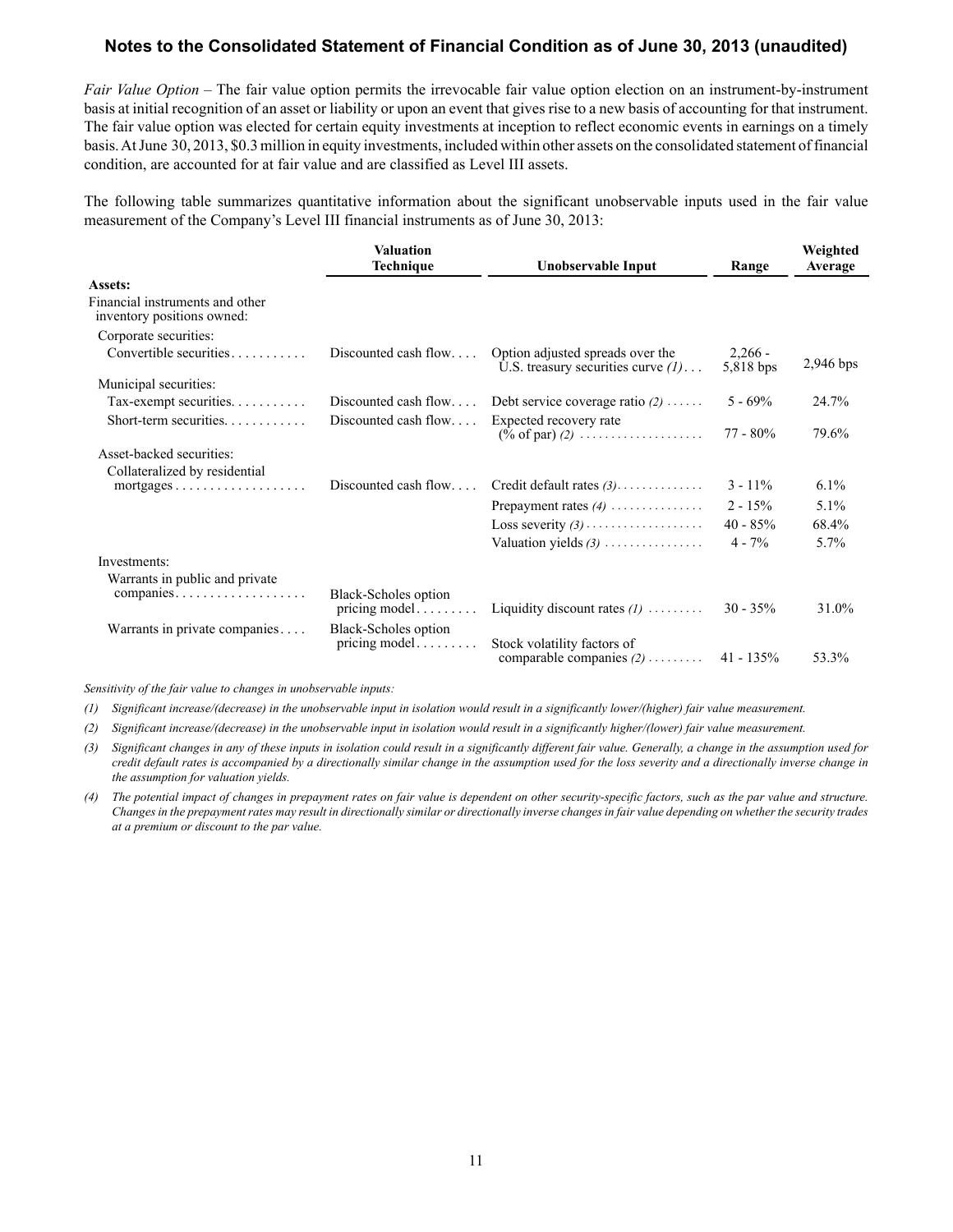The following table summarizes the valuation of the Company's financial instruments by pricing observability levels defined in ASC 820 as of June 30, 2013:

| (Dollars in thousands)                                                                    |               | <b>Level I</b> | <b>Level II</b> |              | <b>Level III</b> |                           | <b>Total</b> |
|-------------------------------------------------------------------------------------------|---------------|----------------|-----------------|--------------|------------------|---------------------------|--------------|
| Assets:                                                                                   |               |                |                 |              |                  |                           |              |
| Financial instruments and other inventory positions<br>owned:                             |               |                |                 |              |                  |                           |              |
| Corporate securities:                                                                     |               |                |                 |              |                  |                           |              |
| Equity securities                                                                         | <sup>\$</sup> | 7,996          | \$<br>1,232     | \$           |                  | \$                        | 9,228        |
|                                                                                           |               |                | 70,296          |              | 1,308            |                           | 71,604       |
| Fixed income securities                                                                   |               |                | 29,094          |              | 100              |                           | 29,194       |
| Municipal securities:                                                                     |               |                |                 |              |                  |                           |              |
| Taxable securities                                                                        |               |                | 31,000          |              |                  |                           | 31,000       |
|                                                                                           |               |                | 244,333         |              | 1,433            |                           | 245,766      |
|                                                                                           |               |                | 122,242         |              | 656              |                           | 122,898      |
| Asset-backed securities                                                                   |               |                | 638             |              | 151,396          |                           | 152,034      |
| U.S. government agency securities                                                         |               |                | 249,988         |              |                  |                           | 249,988      |
|                                                                                           |               | 13,369         |                 |              |                  |                           | 13,369       |
| Total financial instruments and other inventory                                           |               | 21,365         | 748,823         |              | 154,893          |                           | 925,081      |
|                                                                                           |               | 50,015         |                 |              |                  |                           | 50,015       |
|                                                                                           |               | 17             |                 |              | 532              |                           | 549          |
|                                                                                           |               | 71,397         | \$<br>748,823   | $\mathbb{S}$ | 155,425          | $\boldsymbol{\mathsf{S}}$ | 975,645      |
| <b>Liabilities:</b>                                                                       |               |                |                 |              |                  |                           |              |
| Financial instruments and other inventory positions<br>sold, but not yet purchased:       |               |                |                 |              |                  |                           |              |
| Corporate securities:                                                                     |               |                |                 |              |                  |                           |              |
|                                                                                           | \$            | 54,345         | \$              | \$           |                  | \$                        | 54,345       |
| Convertible securities                                                                    |               |                | 899             |              |                  |                           | 899          |
| Fixed income securities                                                                   |               |                | 15,815          |              |                  |                           | 15,815       |
| U.S. government agency securities                                                         |               |                | 102,104         |              |                  |                           | 102,104      |
| U.S. government securities                                                                |               | 137,203        |                 |              |                  |                           | 137,203      |
| Total financial instruments and other inventory<br>positions sold, but not yet purchased: |               | 191,548        | 118,818         | \$           |                  | \$                        | 310,366      |

The Company's Level III assets were \$155.4 million, or 15.9 percent of financial instruments measured at fair value at June 30, 2013.

The carrying values of some of the Company's financial instruments approximate fair value due to their liquid or short-term nature. Such financial assets and financial liabilities include cash, securities either purchased or sold under agreements to resell, receivables and payables either from or to customers and brokers, dealers and clearing organizations and short-term financings.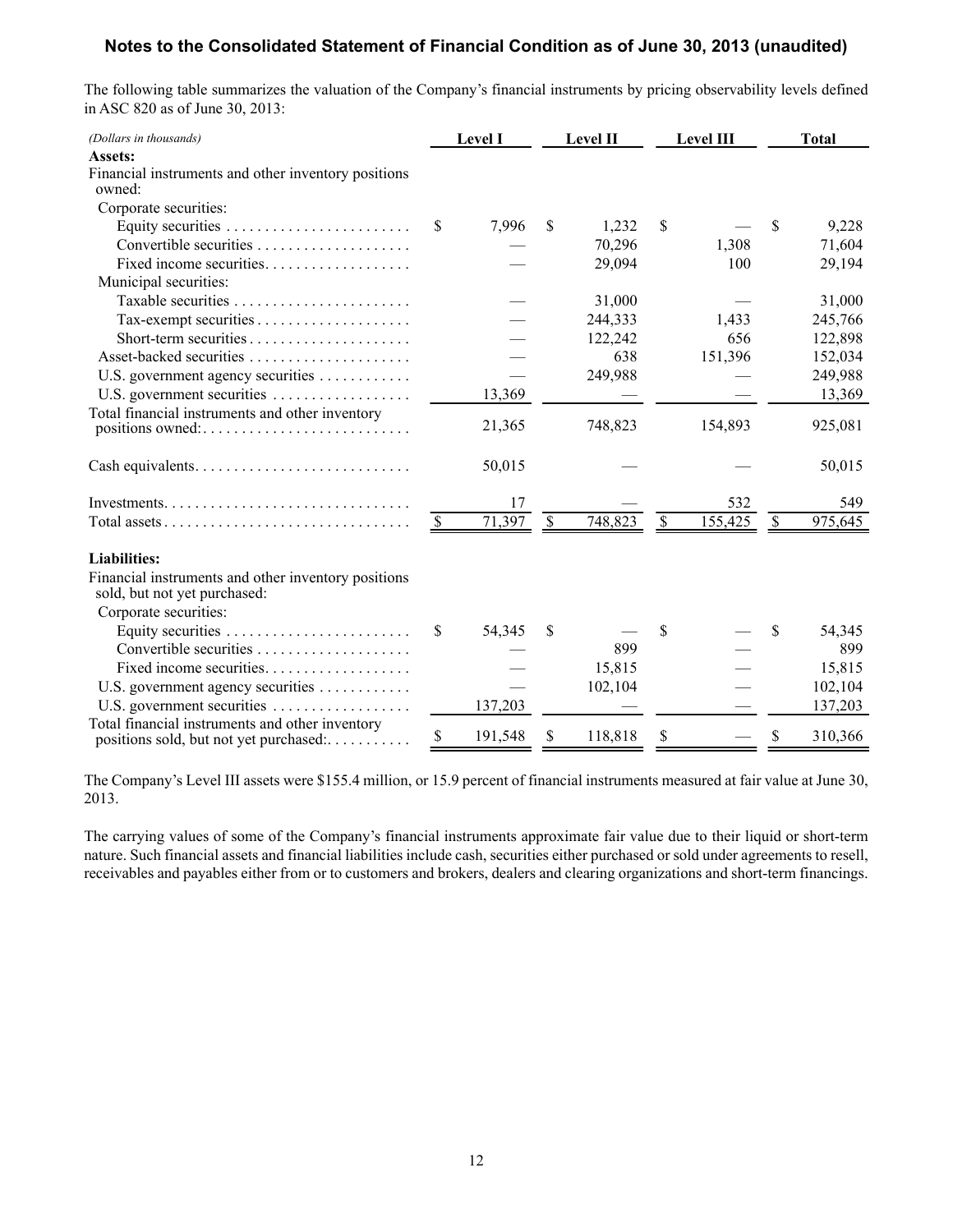#### **Note 6** *Variable Interest Entities*

In the normal course of business, the Company periodically creates or transacts with entities that are investment vehicles organized as partnerships or limited liability companies. These entities were established for the purpose of investing in securities of public or private companies, or municipal debt obligations and were initially financed through the capital commitments of the members. The Company has investments in and/or acts as the managing partner of these entities. The Company's aggregate investments in these investment vehicles totaled \$46.7 million at June 30, 2013 and are recorded in other assets on the consolidated statement of financial condition. The Company's remaining capital commitments to these entities was \$0.2 million at June 30, 2013.

VIEs are entities in which equity investors lack the characteristics of a controlling financial interest or do not have sufficient equity at risk for the entity to finance its activities. The determination as to whether an entity is a VIE is based on the amount and nature of the members' equity investment in the entity. The Company also considers other characteristics such as the power through voting rights or similar rights to direct the activities of an entity that most significantly impact the entity's economic performance. For those entities that meet the deferral provisions defined by ASU 2010-10, the Company considers characteristics such as the ability to influence the decision making about the entity's activities and how the entity is financed. The Company has identified certain of the entities described above as VIEs. These VIEs had net assets approximating \$0.2 billion at June 30, 2013. The Company's exposure to loss from these VIEs is \$5.8 million, which is the carrying value of its capital contributions recorded in other assets on the consolidated statement of financial condition at June 30, 2013. The Company had no liabilities related to these VIEs at June 30, 2013.

The Company is required to consolidate all VIEs for which it is considered to be the primary beneficiary. The determination as to whether the Company is considered to be the primary beneficiary is based on whether the Company has both the power to direct the activities of the VIE that most significantly impact the entity's economic performance and the obligation to absorb losses or the right to receive benefits of the VIE that could potentially be significant to the VIE. For those entities that meet the deferral provisions defined by ASU 2010-10, the determination as to whether the Company is considered to be the primary beneficiary differs in that it is based on whether the Company will absorb a majority of the VIE's expected losses, receive a majority of the VIE's expected residual returns, or both. The Company determined it is not the primary beneficiary of these VIEs and accordingly does not consolidate them. Furthermore, the Company has not provided financial or other support to these VIEs that it was not previously contractually required to provide as of June 30, 2013.

#### **Note 7** *Receivables from and Payables to Brokers, Dealers and Clearing Organizations*

Amounts receivable from brokers, dealers and clearing organizations at June 30, 2013 included:

| (Dollars in thousands) |        |
|------------------------|--------|
|                        | 25,368 |
|                        | 5,188  |
|                        | 37,812 |
|                        | 3,261  |
|                        | 7,895  |
|                        | 79,524 |
|                        |        |

Amounts payable to brokers, dealers and clearing organizations at June 30, 2013 included:

#### *(Dollars in thousands)*

|  | 10 352 |
|--|--------|
|  | 5.558  |
|  |        |
|  | 51.415 |

Deposits paid for securities borrowed approximate the market value of the securities. Securities failed to deliver and receive represent the contract value of securities that have not been delivered or received by the Company on settlement date.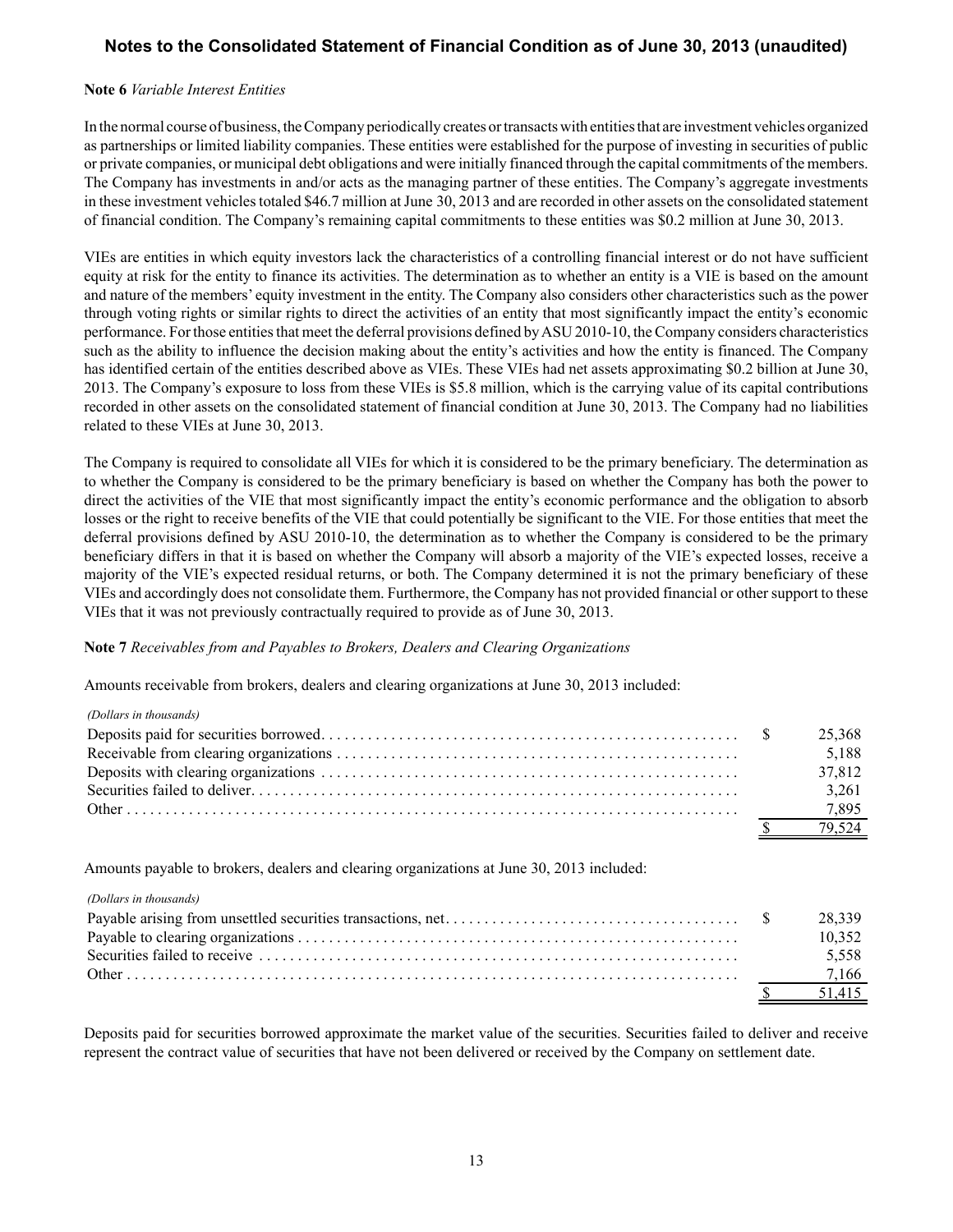#### **Note 8** *Collateralized Securities Transactions*

The Company's financing and customer securities activities involve the Company using securities as collateral. In the event that the counterparty does not meet its contractual obligation to return securities used as collateral (e.g., pursuant to the terms of a repurchase agreement), or customers do not deposit additional securities or cash for margin when required, the Company may be exposed to the risk of reacquiring the securities or selling the securities at unfavorable market prices in order to satisfy its obligations to its customers or counterparties. The Company seeks to control this risk by monitoring the market value of securities pledged or used as collateral on a daily basis and requiring adjustments in the event of excess market exposure. The Company will also use an unaffiliated third party custodian to administer the underlying collateral for certain of its repurchase agreements and short-term financing to mitigate risk.

A reverse repurchase agreement is a transaction in which the Company purchases financial instruments from a seller, typically in exchange for cash, and simultaneously enters into an agreement to resell the same or substantially the same financial instruments to the seller at a stated price plus accrued interest at a future date. A repurchase agreement is a transaction in which the Company sells financial instruments to a buyer, typically in exchange for cash, and simultaneously enters into an agreement to repurchase the same or substantially the same financial instruments from the buyer at a stated price plus accrued interest at a future date. Even though repurchase and reverse repurchase agreements involve the legal transfer of ownership of financial instruments, they are accounted for as financing arrangements because they require the financial instruments to be repurchased or resold at maturity of the agreement.

In a securities borrowed transaction, the Company borrows securities from a counterparty in exchange for cash. When the Company returns the securities, the counterparty returns the cash. Interest is generally paid periodically over the life of the transaction.

In the normal course of business, the Company obtains securities purchased under agreements to resell, securities borrowed and margin agreements on terms that permit it to repledge or resell the securities to others, typically pursuant to repurchase agreements. The Company obtained securities with a fair value of approximately \$175.6 million at June 30, 2013, of which \$169.7 million had been pledged or otherwise transferred to satisfy its commitments under financial instruments and other inventory positions sold, but not yet purchased.

The following is a summary of the Company's securities sold under agreements to repurchase ("Repurchase Liabilities"), the fair market value of related collateral pledged and the interest rate charged by the Company's counterparty, which is based on LIBOR plus an applicable margin, as of June 30, 2013:

|                        |                    | Repurchase |       | <b>Fair Market</b> |                      |
|------------------------|--------------------|------------|-------|--------------------|----------------------|
| (Dollars in thousands) | <b>Liabilities</b> |            | Value |                    | <b>Interest Rate</b> |
| On demand maturities:  |                    |            |       |                    |                      |
|                        |                    | 30.761 \$  |       | 30.103             | $0.25\%$             |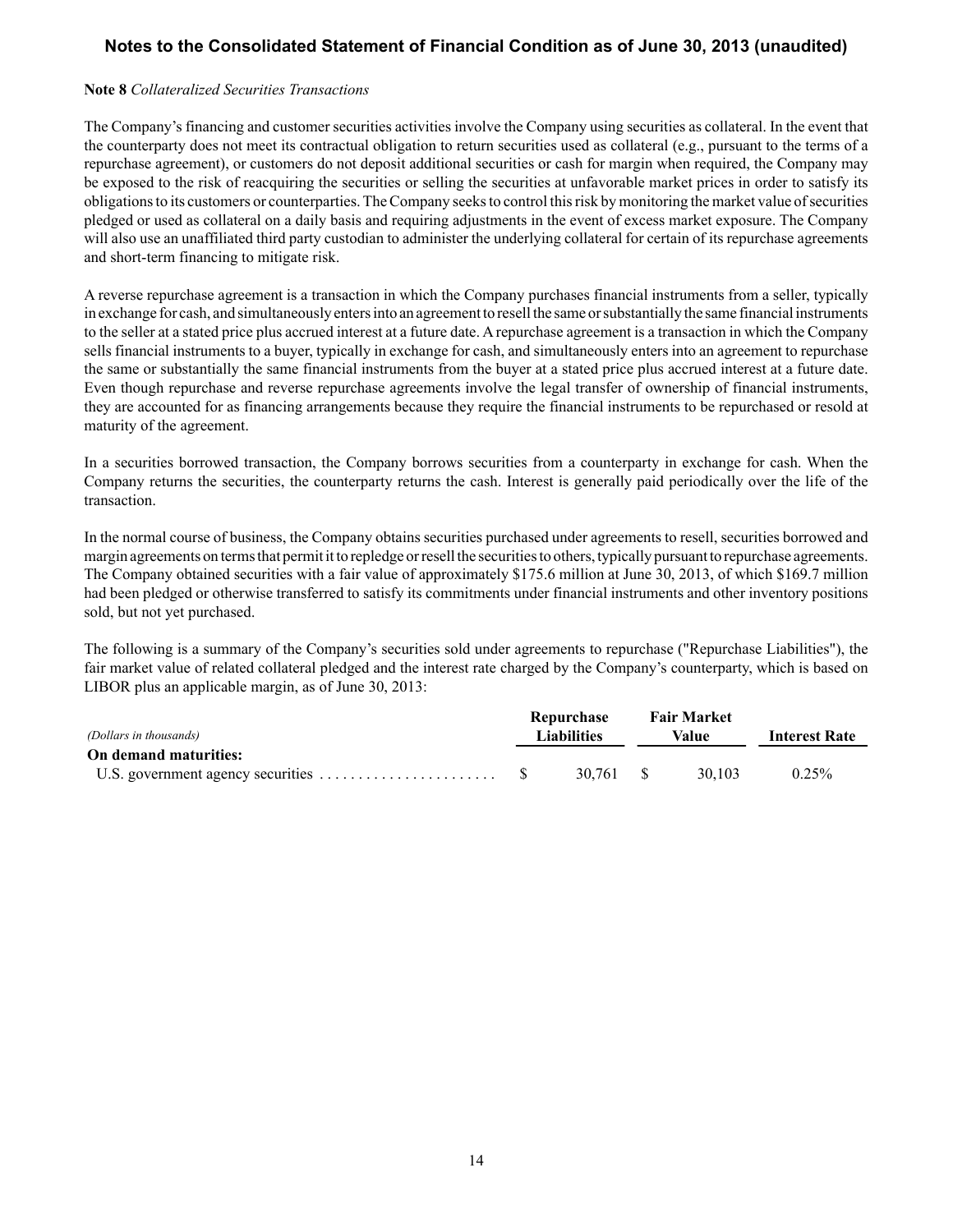Reverse repurchase agreements, repurchase agreements and securities borrowed and loaned are reported on a gross basis. The following table provides information about these instruments and related collateral amounts at June 30, 2013:

|                                                                |   | Gross                            |               | <b>Gross Amounts</b><br>Offset on the<br>Consolidated |   | <b>Amounts</b><br><b>Presented on the</b><br>Consolidated |    | <b>Gross Amounts Not Offset</b><br>on the Consolidated Statement<br>of Financial Condition |                                  |                   |
|----------------------------------------------------------------|---|----------------------------------|---------------|-------------------------------------------------------|---|-----------------------------------------------------------|----|--------------------------------------------------------------------------------------------|----------------------------------|-------------------|
| (Dollars in thousands)                                         |   | Recognized                       |               | <b>Statement of</b>                                   |   | <b>Statement of</b>                                       |    | Financial                                                                                  | <b>Collateral</b>                |                   |
| <b>Description</b>                                             |   | <b>Assets</b>                    |               | <b>Financial Condition</b>                            |   | <b>Financial Condition</b>                                |    | <b>Instruments</b>                                                                         | Received (1)                     | <b>Net Amount</b> |
| Reverse repurchase<br>agreements $\ldots \ldots \ldots \ldots$ | S | 148,072                          | <sup>\$</sup> |                                                       | S | 148,072                                                   | \$ | $(30,761)$ \$                                                                              | $(117,311)$ \$                   |                   |
| Securities borrowed $(3)$                                      |   | 25,368                           |               |                                                       |   | 25,368                                                    |    |                                                                                            | (25,368)                         |                   |
|                                                                |   | Gross                            |               | <b>Gross Amount</b><br>Offset on the<br>Consolidated  |   | Amount<br>Presented on the<br>Consolidated                |    | <b>Gross Amount Not Offset</b><br>on the Consolidated Statement<br>of Financial Condition  |                                  |                   |
|                                                                |   |                                  |               |                                                       |   |                                                           |    |                                                                                            |                                  |                   |
| (Dollars in thousands)<br><b>Description</b>                   |   | Recognized<br><b>Liabilities</b> |               | <b>Statement of</b><br><b>Financial Condition</b>     |   | <b>Statement of</b><br><b>Financial Condition</b>         |    | <b>Financial</b><br><b>Instruments</b>                                                     | <b>Collateral</b><br>Pledged (2) | <b>Net Amount</b> |
| Repurchase agreements                                          | S | 30,761                           | S             |                                                       |   | 30,761                                                    | S  | $(30,761)$ \$                                                                              |                                  |                   |

*(1) Includes securities received by the Company from the counterparty. These securities are not included on the consolidated statement of financial condition unless there is an event of default.*

*(2) Includes the fair value of securities pledged by the Company to the counterparty. These securities are included on the consolidated statement of financial condition unless the Company defaults.*

*(3) Deposits paid for securities borrowed are included in receivables from brokers, dealers and clearing organizations on the consolidated statement of financial condition. See Note 7 for additional information on receivables from brokers, dealers and clearing organizations.*

The Company had no outstanding securities lending arrangements as of June 30, 2013.

#### **Note 9** *Other Assets*

Other assets include net deferred income tax assets, proprietary investments, income tax receivables and prepaid expenses. The Company's investments include investments in private companies and partnerships, and warrants of public and private companies.

Other assets at June 30, 2013 included:

| (Dollars in thousands) |        |
|------------------------|--------|
|                        | 28.212 |
|                        | 549    |
|                        | 1.731  |
|                        | 47,038 |
|                        | 12,285 |
|                        | 3,174  |
|                        | 456    |
|                        |        |

At June 30, 2013, investments carried on a cost basis had an estimated fair market value of \$1.7 million. The estimated fair value of these investments was measured using discounted cash flow models that utilize market data for comparable companies (e.g., multiples of revenue and earnings before interest, taxes, depreciation and amortization ("EBITDA")). Because valuation adjustments, based upon management's judgment, were made to account for differences between the measured security and comparable securities, investments carried at cost would be categorized as Level III assets in the fair value hierarchy, if they were carried at fair value.

Investments accounted for under the equity method include general and limited partnership interests. The carrying value of these investments is based on the investment vehicle's net asset value. The net assets of investment partnerships consist of investments in both marketable and non-marketable securities. The underlying investments held by such partnerships are valued based on the estimated fair value ultimately determined by management in our capacity as general partner or investor and, in the case of investments in unaffiliated investment partnerships, are based on financial statements prepared by the unaffiliated general partners.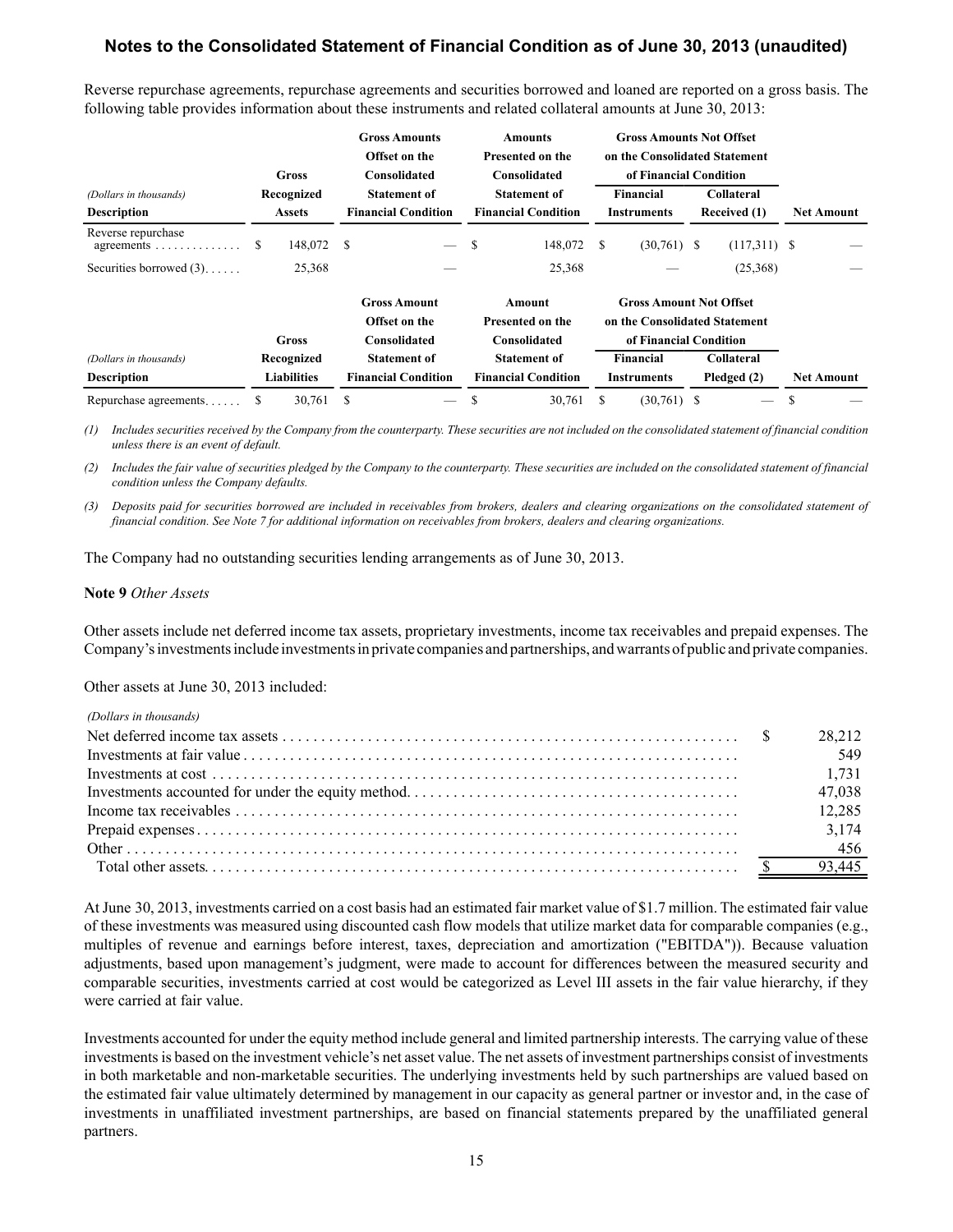#### **Note 10** *Short-Term Financing*

The following is a summary of short-term financing and the weighted average interest rate on borrowings as of June 30, 2013:

|                        | Outstanding    | <b>Weighted Average</b> |
|------------------------|----------------|-------------------------|
| (Dollars in thousands) | <b>Balance</b> | <b>Interest Rate</b>    |
|                        | 348.915        | 1.58%                   |
|                        | 52,000         | $1.50\%$                |
|                        | 400.915        |                         |

The Company issues secured commercial paper to fund a portion of its securities inventory. The secured commercial paper notes ("CP Notes") can be issued with maturities of 27 days to 270 days from the date of issuance. The CP Notes are issued under three separate programs, CP Series A, CP Series II A and CP Series III A, and are secured by different inventory classes. As of June 30, 2013, the weighted average maturity of CP Series A, CP Series II A and CP Series III A was 128 days, 104 days and 33 days, respectively. The CP Notes are interest bearing or sold at a discount to par with an interest rate based on LIBOR plus an applicable margin.

The Company has committed short-term bank line financing available on a secured basis and uncommitted short-term bank line financing available on both a secured and unsecured basis. The Company uses these credit facilities in the ordinary course of business to fund a portion of its daily operations and the amount borrowed under these credit facilities varies daily based on the Company's funding needs.

The Company's committed short-term bank line financing at June 30, 2013 consisted of a one-year \$250 million committed revolving credit facility with U.S. Bank, N.A., which was renewed in December 2012. Advances under this facility are secured by certain marketable securities. The facility includes a covenant that requires the Company to maintain a minimum net capital of \$120 million, and the unpaid principal amount of all advances under this facility will be due on December 28, 2013. The Company pays a nonrefundable commitment fee on the unused portion of the facility on a quarterly basis. At June 30, 2013, the Company had no advances against this line of credit.

The Company's uncommitted secured lines at June 30, 2013 totaled \$175 million with two banks and are dependent on having appropriate collateral, as determined by the bank agreement, to secure an advance under the line. The availability of the Company's uncommitted lines are subject to approval by the individual banks each time an advance is requested and may be denied. At June 30, 2013, the Company had \$52.0 million in advances against these lines of credit.

#### **Note 11** *Legal Contingencies*

The Company has been named as a defendant in various legal actions, including complaints and litigation and arbitration claims, arising from its business activities. Such actions include claims related to securities brokerage and investment banking activities, and certain class actions that primarily allege violations of securities laws and seek unspecified damages, which could be substantial. Also, the Company is involved from time to time in investigations and proceedings by governmental agencies and self-regulatory organizations ("SROs") which could result in adverse judgments, settlement, penalties, fines or other relief.

Given uncertainties regarding the timing, scope, volume and outcome of pending and potential legal actions, investigations and regulatory proceedings and other factors, the amounts of reserves and ranges of reasonably possible losses are difficult to determine and of necessity subject to future revision. Subject to the foregoing and except for the legal proceeding described below, as to which management believes a material loss is reasonably possible, management of the Company believes, based on currently available information, after consultation with outside legal counsel and taking into account its established reserves, that pending legal actions, investigations and regulatory proceedings will be resolved with no material adverse effect on the consolidated statement of financial condition of the Company.

The Company has a contingency as to which management of the Company believes that a material loss is reasonably possible. The U.S. Department of Justice Antitrust Division, the SEC and various state attorneys general are conducting broad investigations of numerous firms, including the Company, for possible antitrust and securities violations in connection with the bidding or sale of guaranteed investment contracts and derivatives to municipal issuers from the early 1990s to date. These investigations commenced in November 2006. In addition, several class action complaints were brought on behalf of a proposed class of government entities that purchased municipal derivatives. The complaints, which have been consolidated into a single class action, allege antitrust violations and are pending in the U.S. District Court for the Southern District of New York under the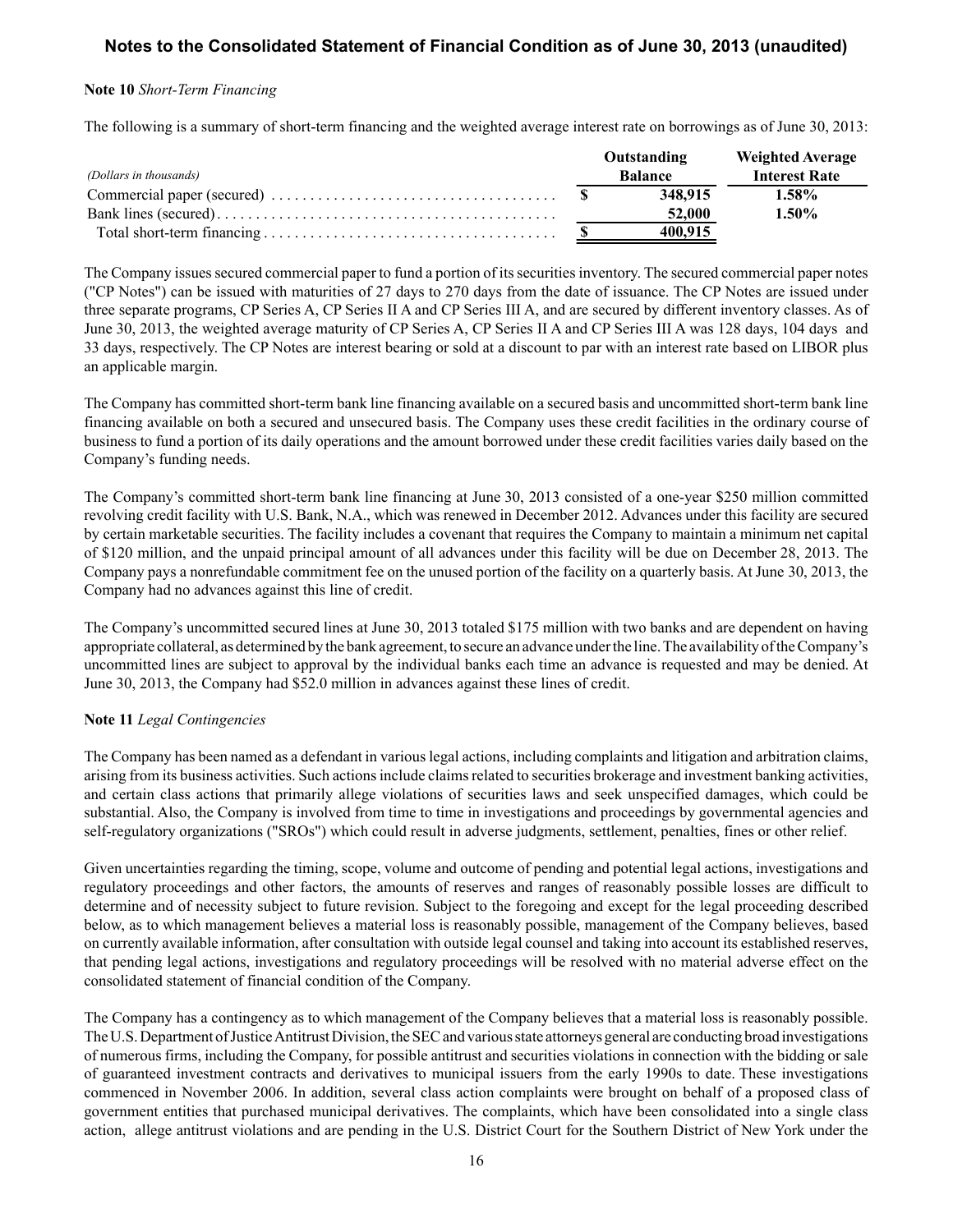multi-district litigation rules. Several California municipalities also brought separate class action complaints in California federal court, and approximately 18 California municipalities and two New York municipalities filed individual lawsuits that are not part of class actions, all of which have been transferred to the Southern District of New York and consolidated for pretrial purposes. No loss contingency has been reflected in the Company's consolidated statement of financial condition as this contingency is neither probable nor reasonably estimable at this time. Management is currently unable to estimate a range of reasonably possible loss for these matters because alleged damages have not been specified, the proceedings remain in the early stages, there is uncertainty as to the likelihood of a class or classes being certified or the ultimate size of any class if certified, and there are significant factual issues to be resolved.

## **Note 12** *Noncontrolling Interests*

The consolidated statement of financial condition includes the accounts of Piper Jaffray and other entities in which the Company has a controlling financial interest. Noncontrolling interests represent equity interests in consolidated entities that are not attributable, either directly or indirectly, to Piper Jaffray. Noncontrolling interests include the minority equity holders' proportionate share of the equity in a private equity investment vehicle aggregating \$0.4 million as of June 30, 2013.

Ownership interests in entities held by parties other than Piper Jaffray are presented as noncontrolling interests within shareholder's equity, separate from the Company's own equity.

## **Note 13** *Employee Benefits Plans*

The Parent Company has various employee benefit plans, and substantially all Company employees are covered by at least one plan. The plans include health and welfare plans and a tax-qualified retirement plan.

## **Note 14** *Parent Company Compensation Plans*

#### **Stock-Based Compensation**

The Parent Company maintains a stock-based compensation plan, the Piper Jaffray Companies Amended and Restated 2003 Annual and Long-Term Incentive Plan (the "Incentive Plan"). The Incentive Plan permits the grant of equity awards, including restricted stock, restricted stock units and non-qualified stock options, to the Company's employees. The awards granted to employees have either three-year cliff vesting periods, vest ratably either over three years in equal installments or vest upon meeting certain market-based metrics. The maximum term of the stock options granted to employees is ten years. The Incentive Plan provides for accelerated vesting of restricted stock, restricted stock units and option awards if there is a severance event, a change in control of the Parent Company (as defined in the Incentive Plan), in the event of a participant's death, and at the discretion of the compensation committee of the Parent Company's board of directors.

#### **Deferred Compensation Plan**

In 2012, the Parent Company established the Piper Jaffray Companies Mutual Fund Restricted Share Investment Plan, a deferred compensation plan which allows eligible employees to elect to receive a portion of the incentive compensation they would otherwise receive in the form of restricted stock or other equity, instead in restricted mutual fund shares ("MFRS Awards") of registered funds managed by the Parent Company's asset management business. MFRS Awards vest ratably over three years in equal installments and provide for continued vesting after termination of employment so long as the employee does not violate certain post-termination restrictions set forth in the award agreement or any agreement entered into upon termination.